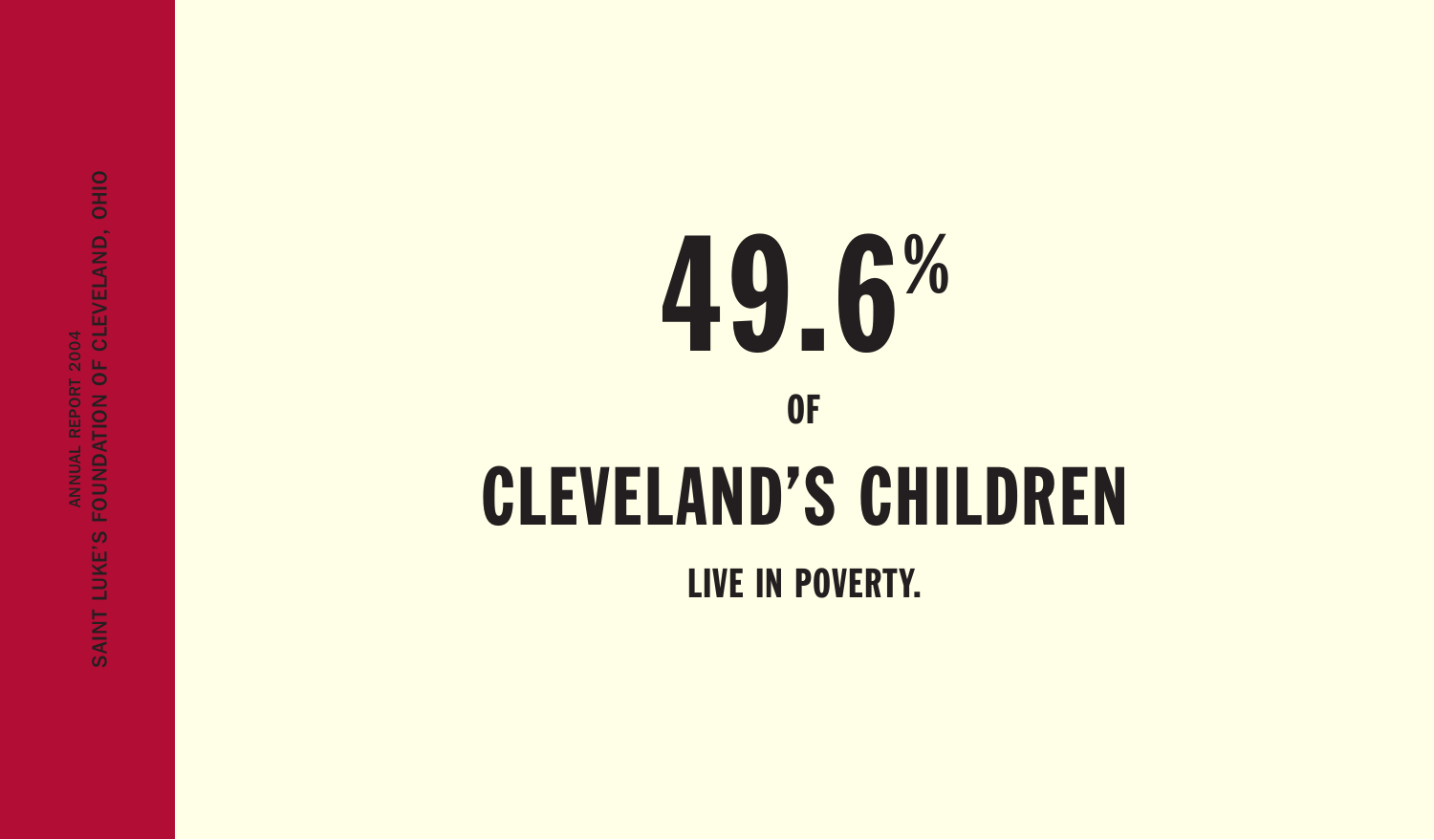2004 SAINT LUKE'S FOUNDATION OF CLEVELAND, OHIO **STATEMENTS** 

#### MISSION

The Saint Luke's Foundation of Cleveland, Ohio, reinvests its resources to provide leadership and support for the improvement and transformation of the health and well-being of individuals, families and communities of Greater Cleveland.

#### VISION

The vision of the Saint Luke's Foundation of Cleveland, Ohio, is to achieve measurable, sustained improvements in health and well-being by targeting the root causes of problems.

This vision will be achieved through Strategic Initiatives, Community Responsive Grants and Community Focused Grants.

Special emphasis will be given to the neighborhoods historically served by Saint Luke's Medical Center.

Outcomes will be communicated and published.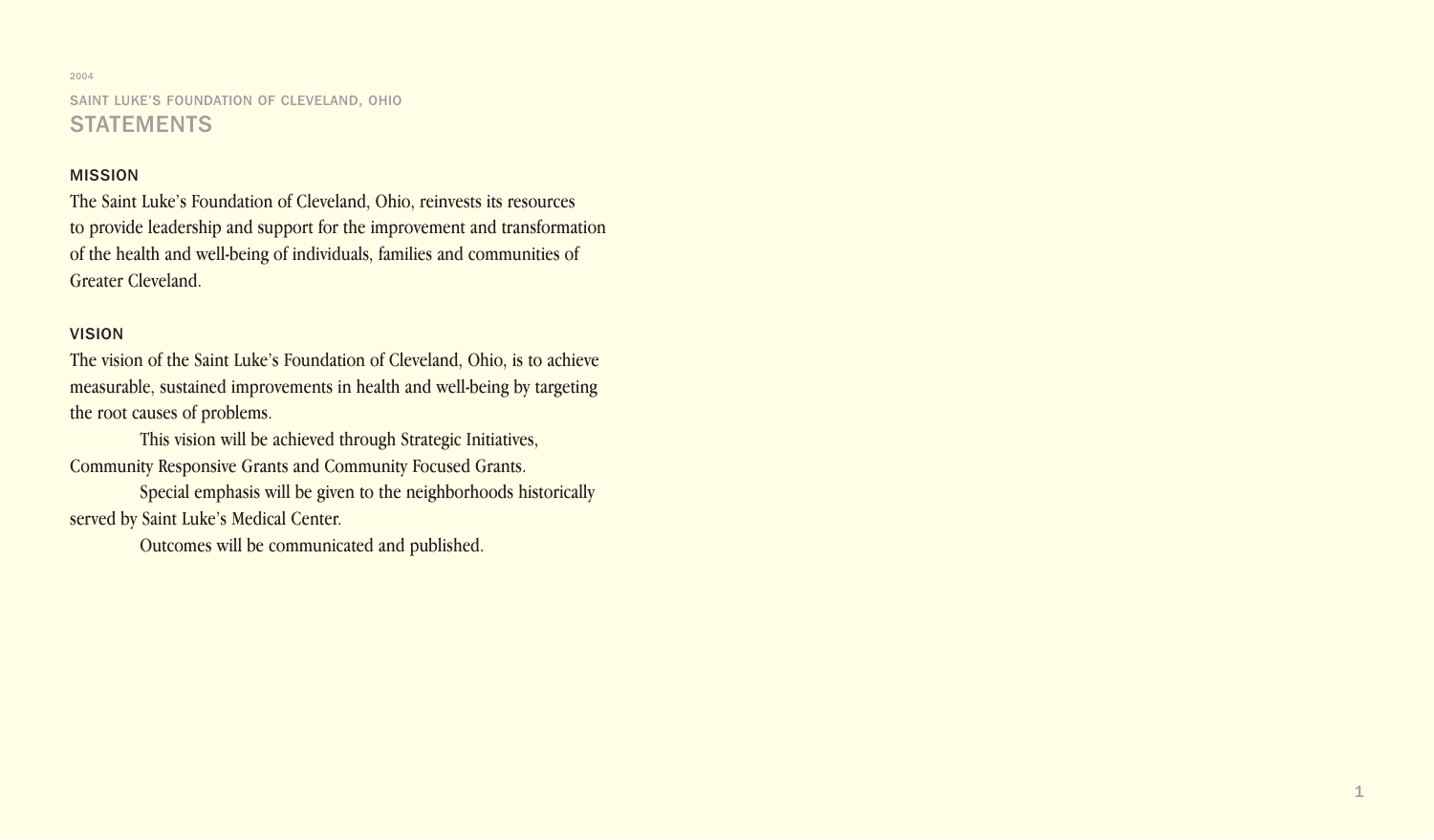#### SAINT LUKE'S FOUNDATION OF CLEVELAND, OHIO LETTER FROM THE CHAIRMAN AND PRESIDENT



#### CHILDREN AND POVERTY: A SPECIAL REPORT FROM GREATER CLEVELAND'S FRONT LINES

Grantmakers are often considered omniscient. At Saint Luke's Foundation of Cleveland, Ohio, we try not to buy into this flattering misconception. We strive to convey to grantseekers respect for their expertise and our desire to help them do even better. Although we remain deeply committed to our mission of building healthy communities as reflected in our three long-term strategic initiatives, we realize that we don't have all the answers. We also seek to make a difference by advancing the aspirations and strengthening the capacities of other organizations. We do that by asking prospective grantees probing questions about their chosen means and expected outcomes, and by serving as a responsive source of societal venture capital.

In 2004, Saint Luke's Foundation awarded almost \$6 million in grants of all kinds. Continuing support of our three strategic initiatives accounted for nearly half of the total dollars awarded, and you will find progress reports on these important community-building endeavors

on page 20. Community responsive grants totaling more than \$3 million were awarded to some 100 organizations working hard to make Greater Cleveland a healthier community.

Thanks to the growth of our assets to over \$180 million, the monies we were able to devote in 2004 to all sectors of our grantmaking program increased by 20 percent over the previous year. This was a gratifying development, but it did not prevent our asking what have become perennial questions: What other resources can we put at the disposal of our grantees? Is there anything else we can do to be of assistance?

In past years, these self-evaluations have led to the development of new technical assistance tools. For example, we now bring small groups of grantees together to share pertinent expertise across disciplines. And we make it possible for grass-roots grantseekers with innovative ideas to consult with the Center for Nonprofit Policy and Practice at Cleveland State University's Maxine Goodman Levin College of Urban Affairs on ways to build the organizational capacity they need to carry out their proposed work.

This year's self-evaluation led to the insight that our annual report, in the seven years since the Foundation's inception, has become a powerful bully pulpit. What if, from time to time, we teamed up with grantees possessing special insights, to use these pages to heighten understanding of important community issues? It seemed appropriate to select our first partner in this new educational venture from among our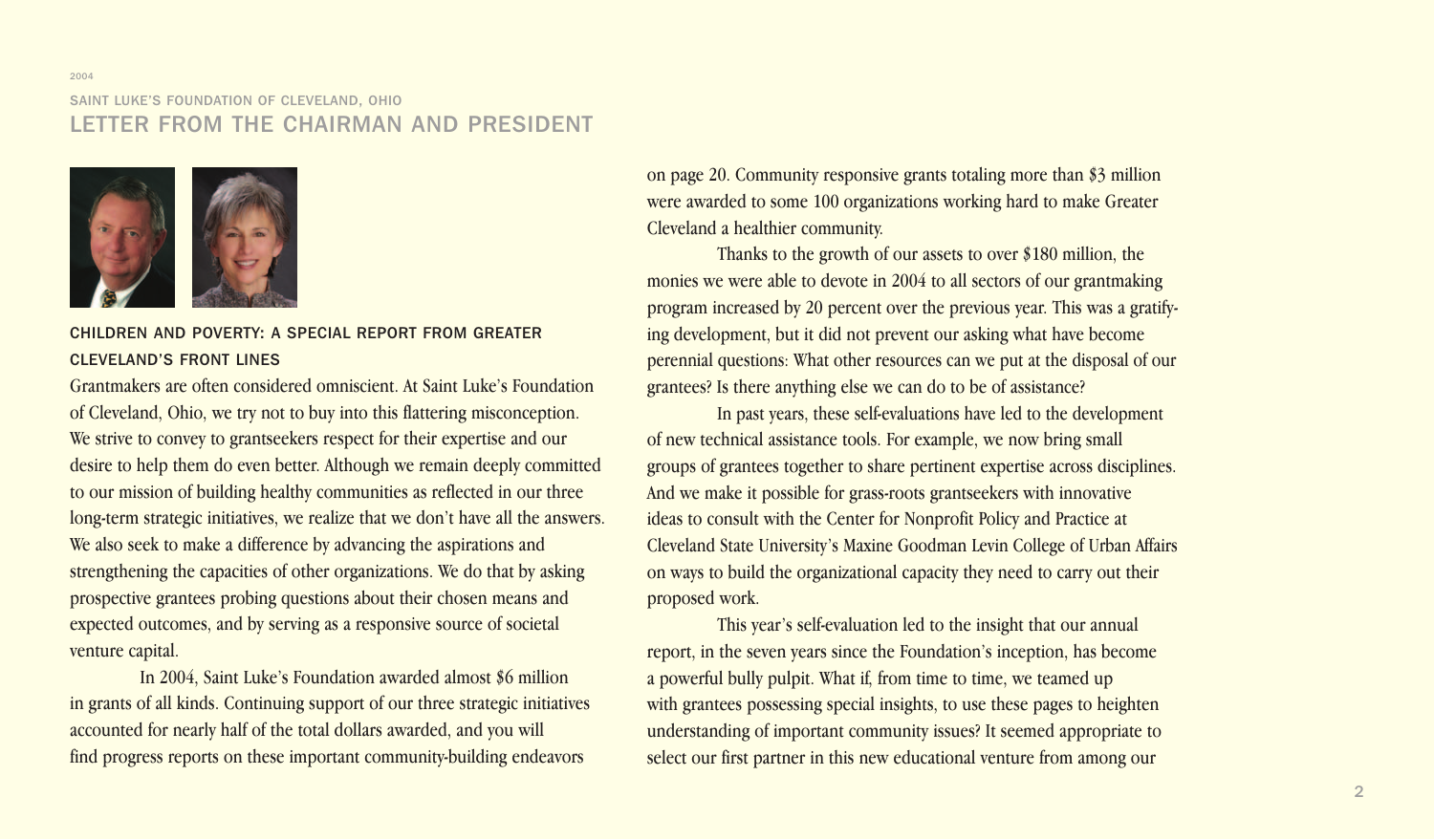many 2004 grantees. We chose Voices for Children of Greater Cleveland, a nonpartisan coalition of public, nonprofit and private organizations to which we awarded grants in both 2004 and 2003. Voices for Children has become a recognized authority on the devastating impact of poverty on children and the kinds of policy changes and budget decisions that will ameliorate the problems that poor and working-poor families encounter daily.

Saint Luke's Foundation seeks to ensure the health and well-being of Greater Clevelanders of all ages. But we also recognize that tight public resources and shifting public priorities have placed our most vulnerable families at ever-increasing risk. Privation wreaks the greatest havoc on the lives of children, a fact starkly demonstrated by the following special report from the front lines of Greater Cleveland's ongoing war on poverty.

Prepared in collaboration with Voices for Children of Greater Cleveland, our representation of the "cold hard facts" of life for the poor children in our community is not meant to dishearten. Our goal is to *inform, educate and motivate*. We offer descriptions of some of the efforts to redress the harsh effects of poverty that Saint Luke's Foundation was pleased to support and strengthen in 2004, as well as Voices for Children's compelling vision of a future in which all Ohio children have safe, nurturing homes, schools and neighborhoods. This vision was brought to life in a collection of photographs taken by children who participated in a special project called "Through the Eyes of a Child." The photos were displayed at this year's annual meeting. Finally, the special report includes a spectrum

of policy changes advocated by Voices for Children that is meant to be illustrative rather than exhaustive.

By raising awareness of what must be done, what is being done and what remains to be done, we hope to motivate others to join the battle to lift children and their families out of poverty. Saint Luke's Foundation welcomes proposals in our three focus areas — health and health care, human services and neighborhood empowerment — and we look forward to new opportunities to partner with others to effect significant change.

Sincerely,

Fennais

Chairman, Board of Trustees President and CEO

Francis H. Beam, Jr. Denise S. Zeman / S. Jema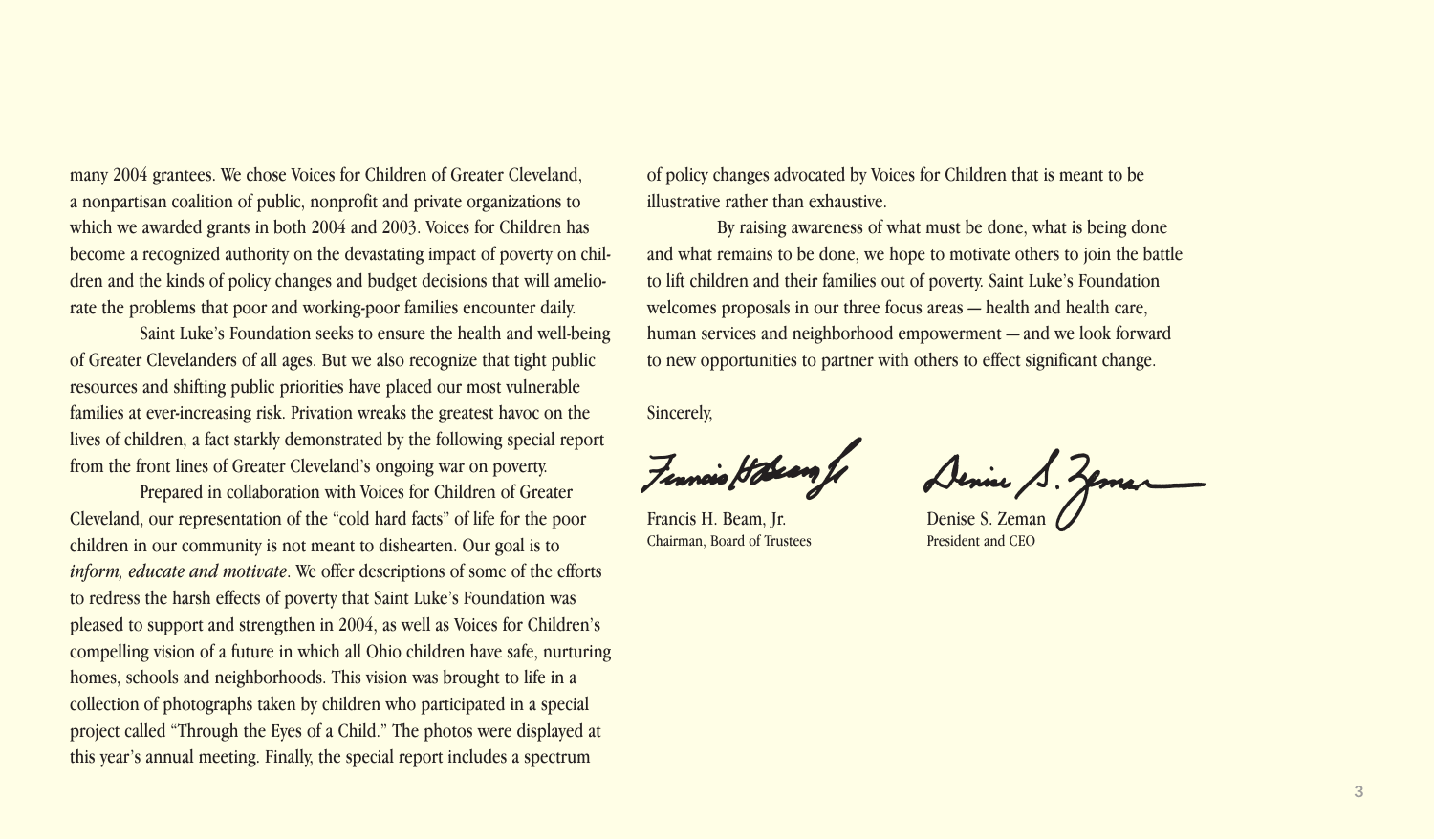Children aren't getting enough to eat, aren't receive the Children aren't getting enough to eat, aren't setting<br>most with working parents who are not able to provide food, keep har the situation rise detail of the We cannot sit idly by and hope that the situation right of and the situation right of the situation right of the situation right of the situation right of the situation right of the situation right of the situation right o 4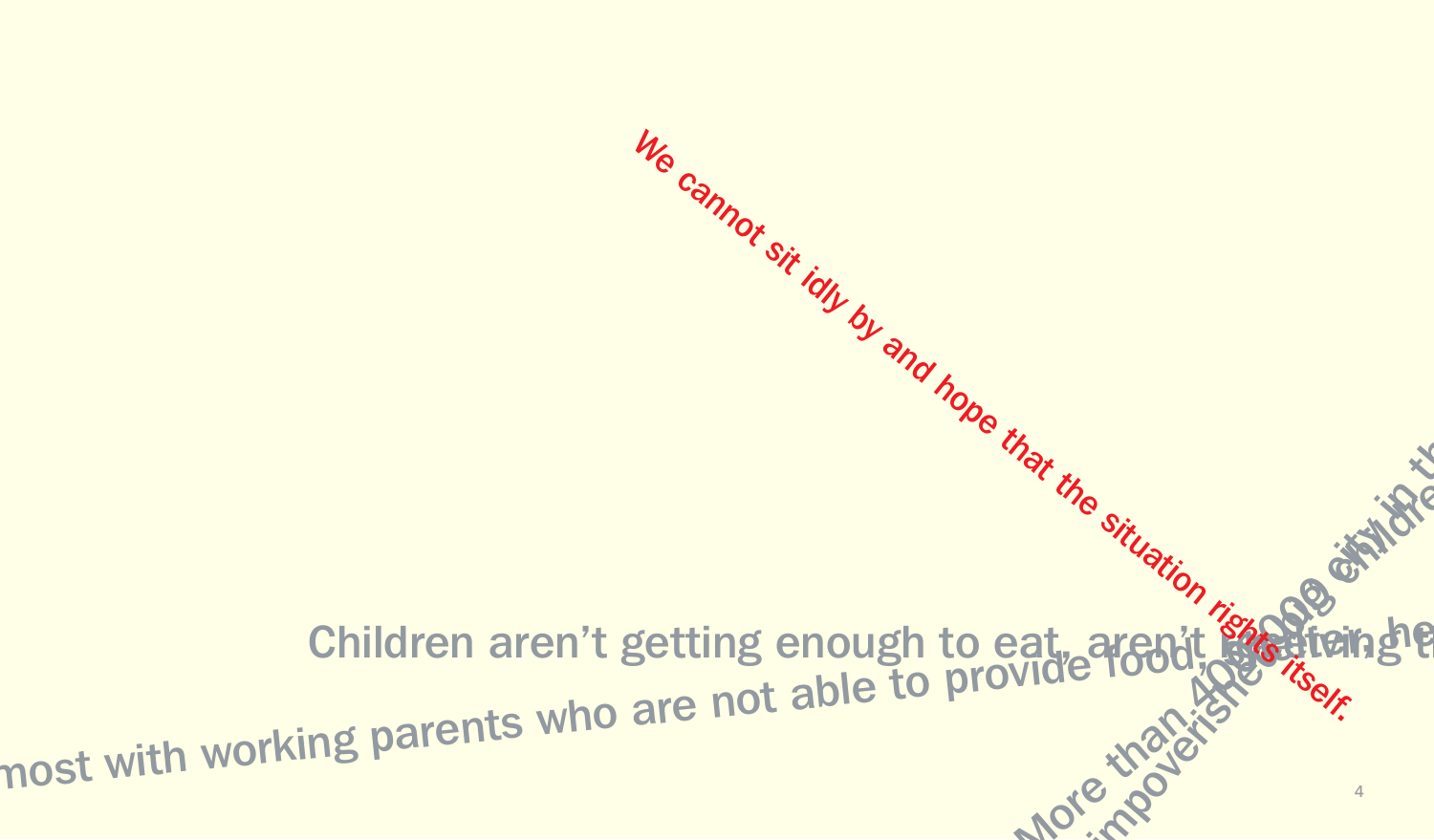#### 2004 SAINT LUKE'S FOUNDATION OF CLEVELAND, OHIO CASE STATEMENT

#### A CALL TO ACTION

Here it is: the irrefutable proof that we have more than a problem. We have a crisis. It's not political rhetoric. The crisis is very real. The U.S. Census Bureau released its latest report on national poverty, income and health insurance statistics in August 2004, and it ripped the blinders from our faces.

The situation is beyond grim. Cleveland is the most impoverished big city in the United States. Almost half of our children are living in poverty. Nearly one-third of our friends and neighbors are living below the federal poverty level. Right now. Right here. In our neighborhoods. In our city.

Children aren't getting enough to eat, aren't receiving the health care they need and aren't starting school ready to learn. They are increasingly subjected to abuse and neglect, drug use, teen pregnancy and criminal behavior. There are more of them than ever before, and they need our help.

And it's not just in Cleveland. More than 400,000 children in Ohio live in poverty, most with working parents who are not able to provide food, shelter, health care or other basic necessities for their families.

It is our job to use this most recent data to help solve the crisis to raise our voices and intensify our efforts to ensure that health care, human services and economic and educational opportunities are available and accessible to the people who need them the most. We cannot sit idly by and hope that the situation rights itself. It's not going to.

Our voices must be heard at every level of our government and in every corner of the state. Ohio *must* craft and adequately fund an agenda

that ensures that every child — regardless of age, race, gender, ability and economic background – is guaranteed a healthy, safe, socially enriched life and the opportunity to learn and succeed.

The success of Ohio's children is the responsibility not only of parents, government, nonprofits and religious organizations, but also of every person who benefits from living and working in this state.

We cannot allow the destructive cycle of poverty to continue. Together we can make a difference. Please contact us for additional information and ideas for involvement. The more our community invests in our children today, the more our community will progress tomorrow.

Any Millenen

Amy N. Swanson Executive Director Voices for Children of Greater Cleveland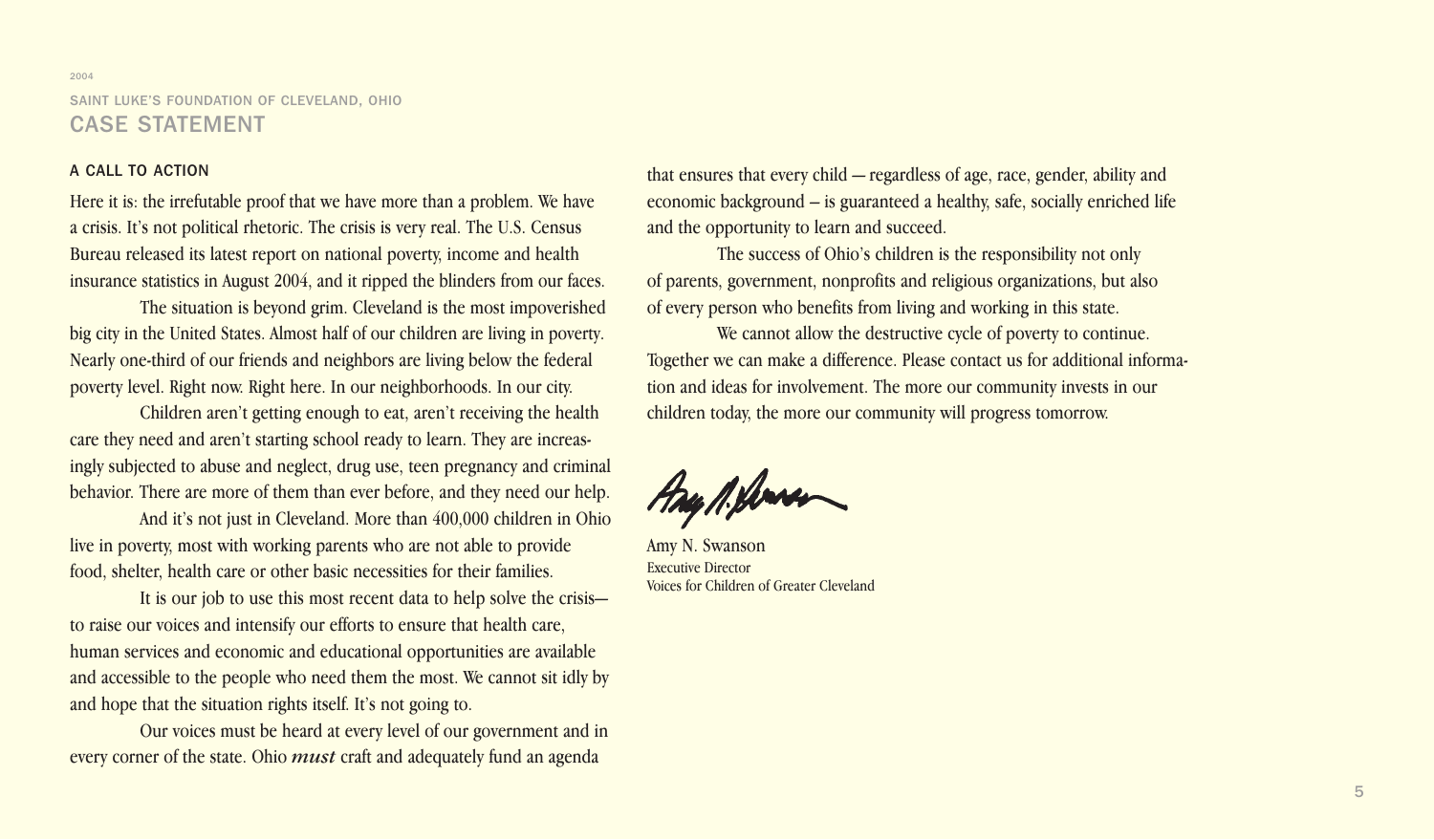

NEARLY 20 PERCENT OF CUYAHOGA COUNTY'S CHILDREN ARE POOR.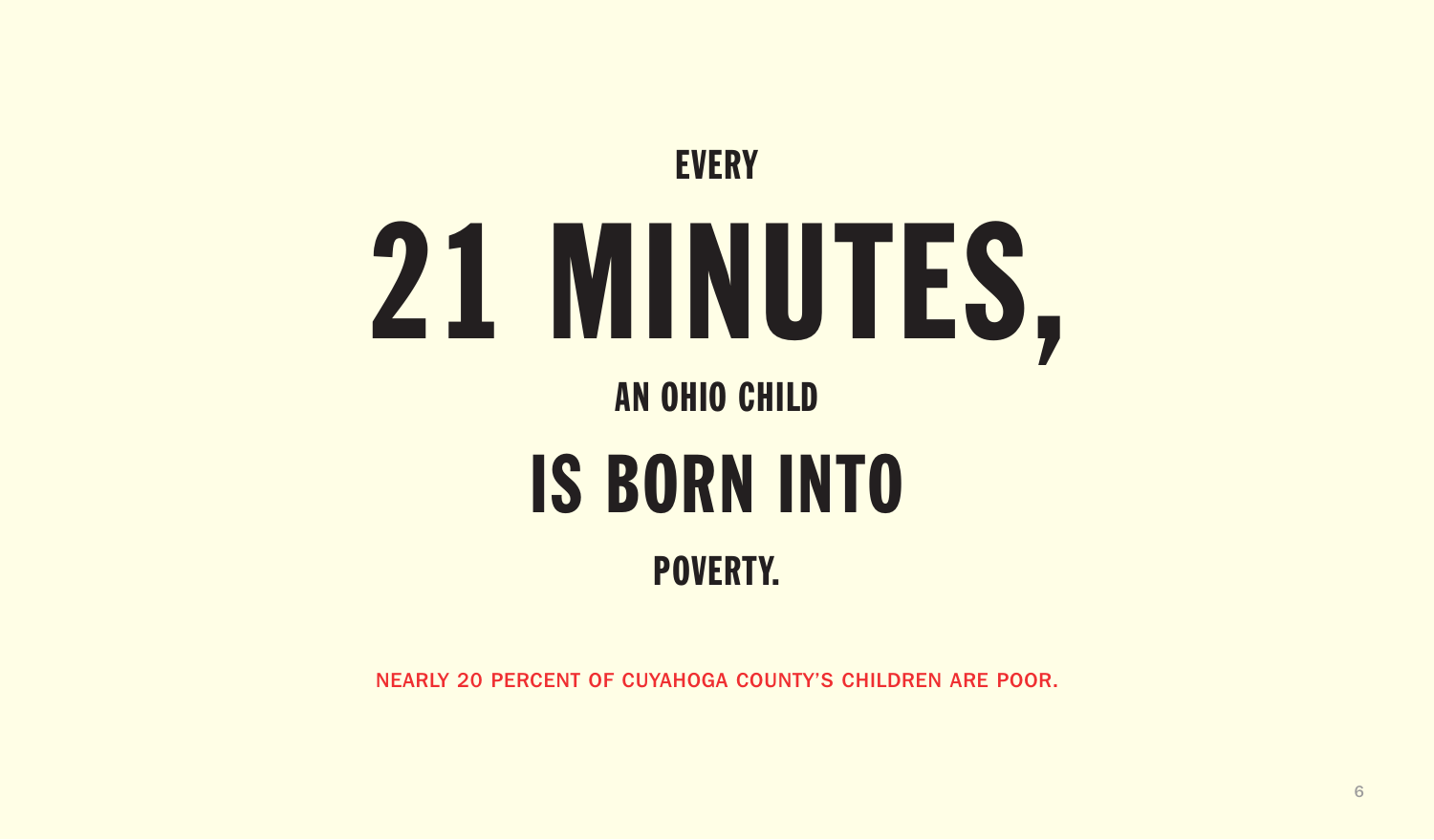#### ALL PARENTS SHOULD HAVE THE MEANS TO PROVIDE FOR THEIR CHILDREN FINANCIALLY.

The best remedy for poverty is, of course, high-paying work. Recognizing that the creation and retention of good jobs in Northeast Ohio will support our work to improve the health and well-being of individuals, families and communities in Greater Cleveland, Saint Luke's Foundation has joined more than 60 area foundations in contributing to the **Fund for Our Economic Future.** This unprecedented philanthropic coalition is attempting to turn around the long-term economic prospects of the region and uplift the quality of life for all Northeast Ohio citizens by advancing a targeted, community-defined economic development agenda. Monies from a pooled fund of \$30 million (to which Saint Luke's has contributed \$300,000 over three years) will be invested in a limited number of innovative initiatives. The first set of grants has been made to four broadly supported initiatives that promote entrepreneurship and business formation throughout Northeast Ohio. While there are no quick fixes, these initial investments and others to follow will help us build an economic future that offers all citizens in the region a basic measure of financial security and the opportunity for advancement.

#### **WHAT ELSE CAN BE DONE?**

- **1)**Increase the federal minimum wage to enable wage earners who work 40 hours a week to lift their families above the federal poverty level.
- **2)**Adopt policies governing emergency food assistance, housing support, childcare and tax relief to ensure they help working families become self-sufficient.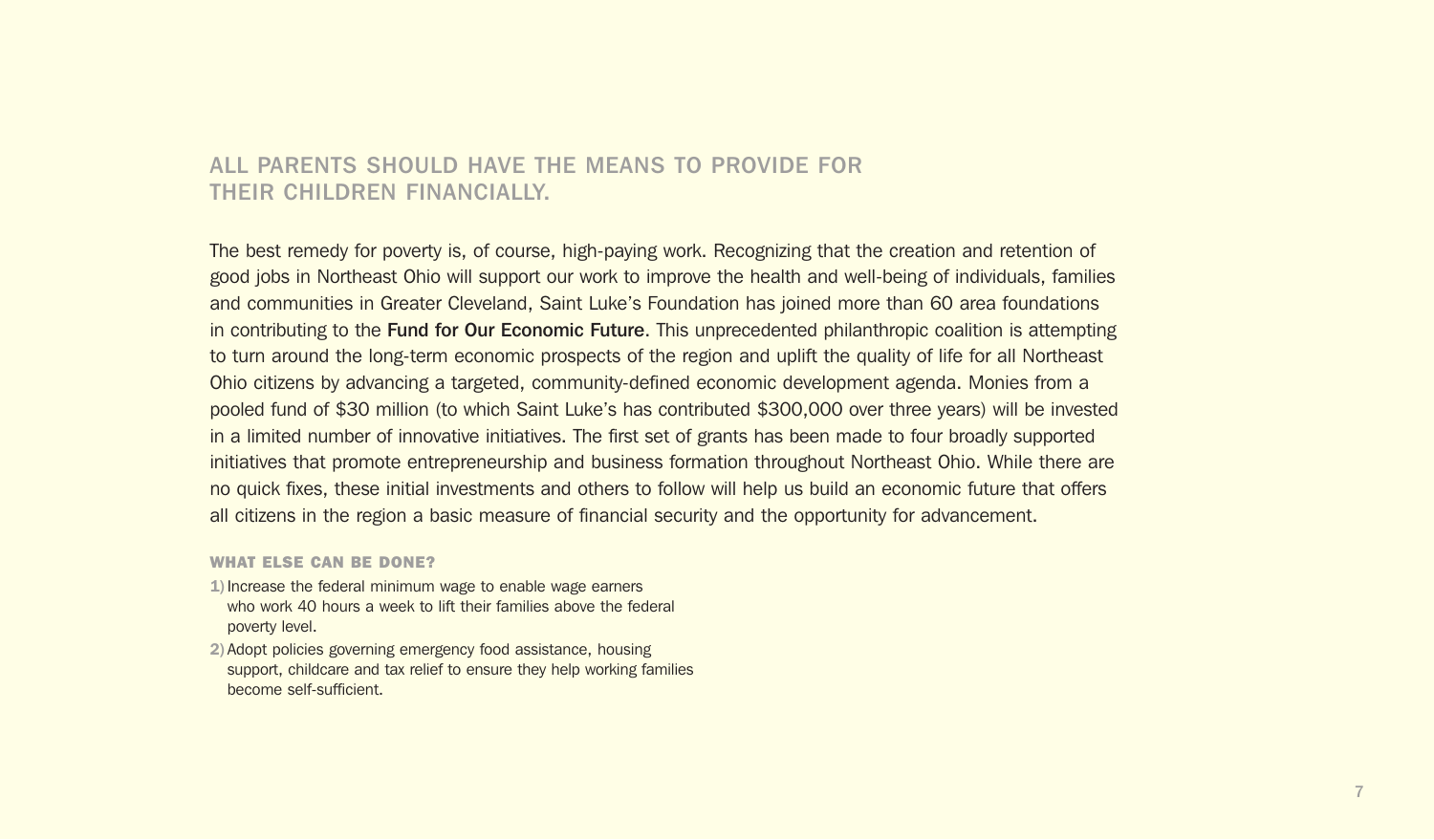

## DIES BEFORE REACHING

### HIS OR HER FIRST BIRTHDAY.

THE INFANT MORTALITY RATE IN CLEVELAND IS REPORTED TO BE MORE THAN DOUBLE THE NATIONAL RATE.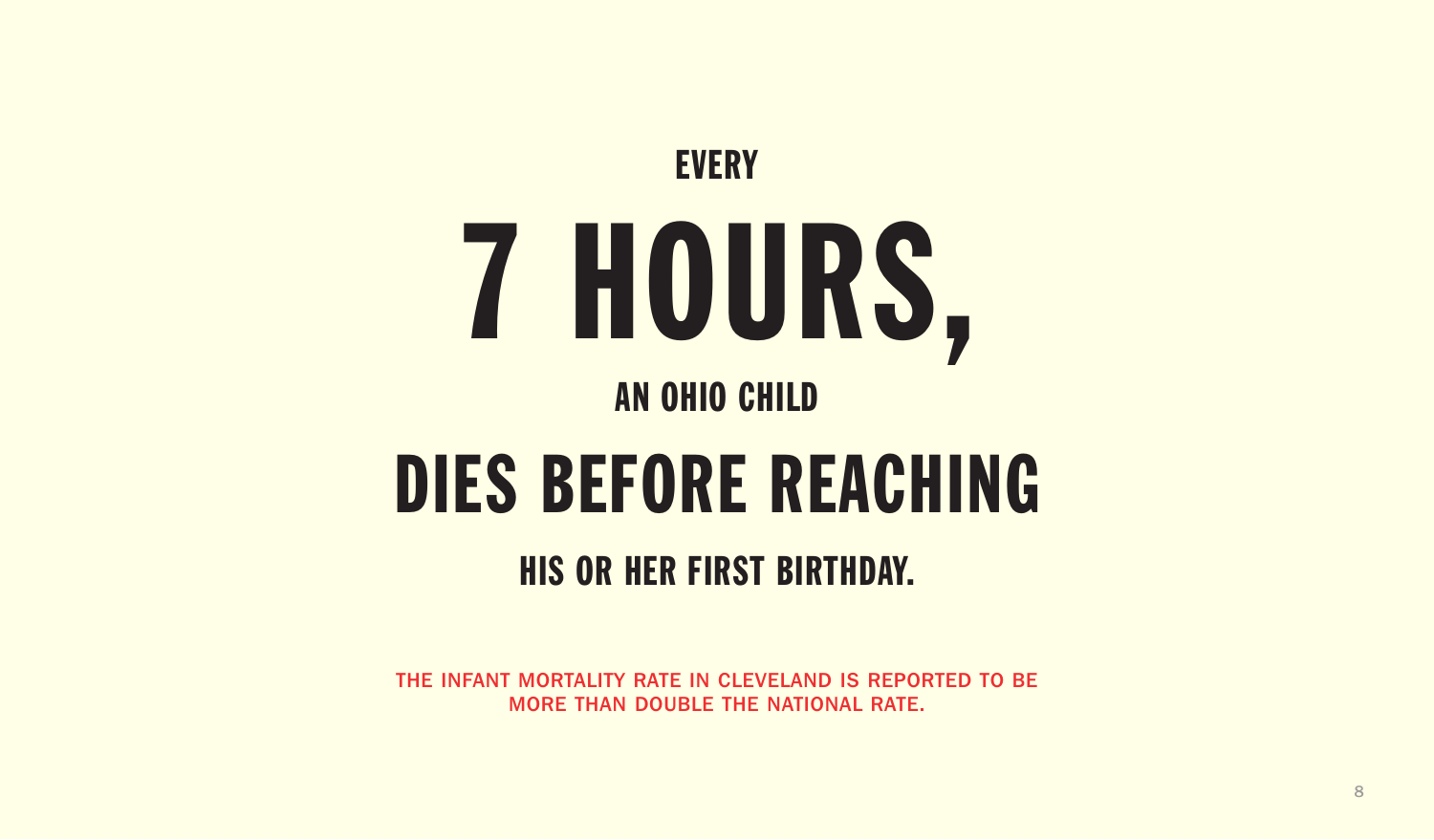#### ALL CHILDREN SHOULD HAVE ACCESS TO AFFORDABLE, QUALITY HEALTH CARE, ENABLING THEM TO GROW UP TO BE STRONG, PRODUCTIVE ADULTS.

The **Empowerment Center of Greater Cleveland** has a demonstrated record of success in reaching highly transient families in central-city neighborhoods with information about available community services and benefits. Recognizing the center's expertise in community outreach, the Ohio Commission on Minority Health funded the grass-roots organization to conduct a two-year asthma-awareness demonstration project in the Central, Kinsman, Buckeye-Shaker and Woodland Hills communities, targeting families with children under age five. Through this program, Empowerment Center staff developed outreach and education programs for families and daycare centers and visited at-risk households to assess asthma triggers and provide specialized home maintenance and cleaning suggestions. Saint Luke's grant of \$52,731 allows the center to expand and evaluate this community-based approach to combating asthma, a condition that according to the Cuyahoga County Board of Health affects one in 15 school-age children in the county.

#### **WHAT ELSE CAN BE DONE?**

- **1)** Fund universal immunization and programs for early detection of children's developmental delays and health problems.
- **2)**Provide healthcare coverage for the working poor. Parents who are covered are more likely to seek insurance benefits that are available for their children.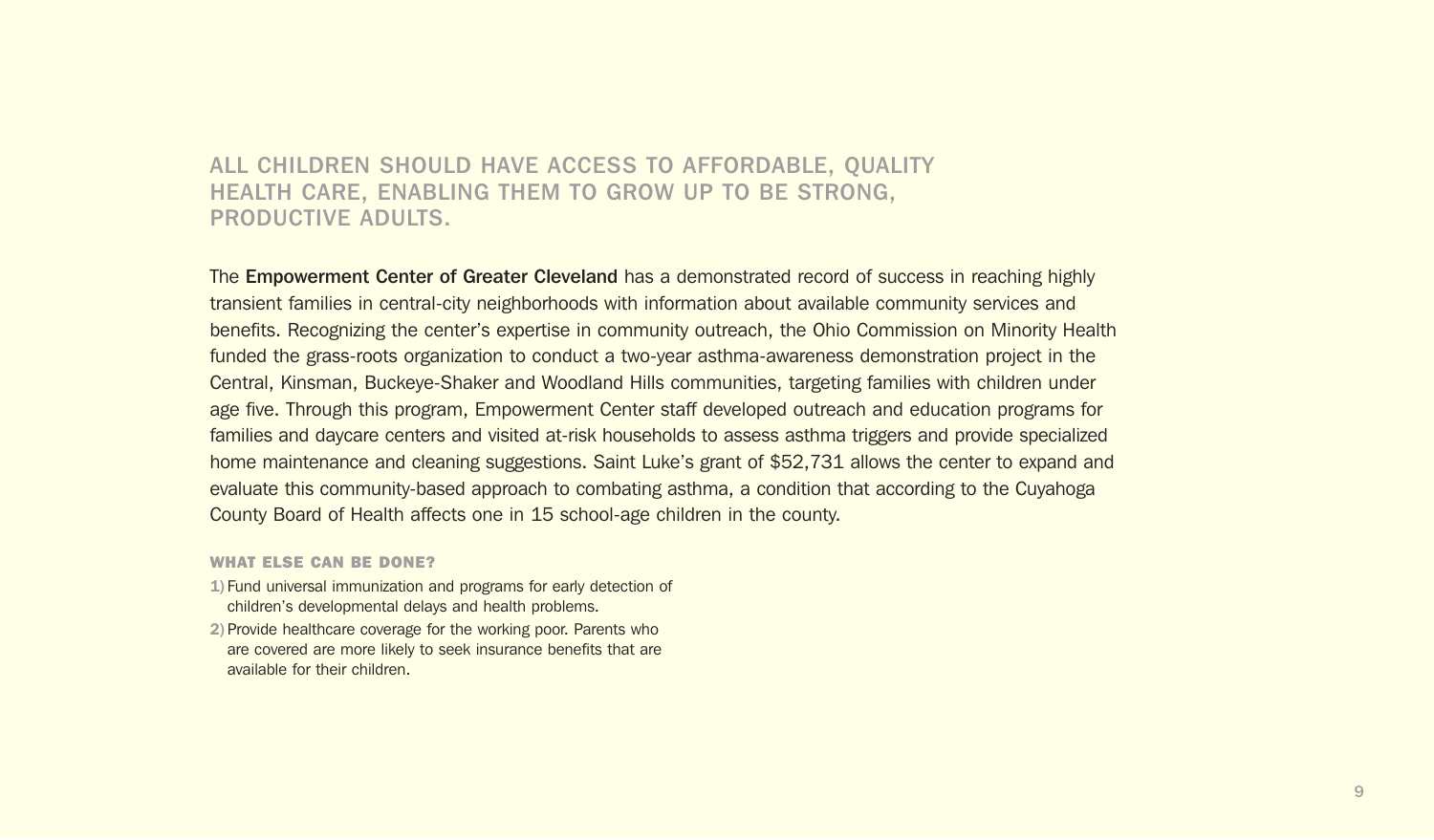

### OHIOANS LIVING IN

## A HOMELESS SHELTER

### IS A CHILD.

MORE THAN 1,300 CHILDREN IN CUYAHOGA COUNTY ARE IN FOSTER CARE WAITING TO BE ADOPTED.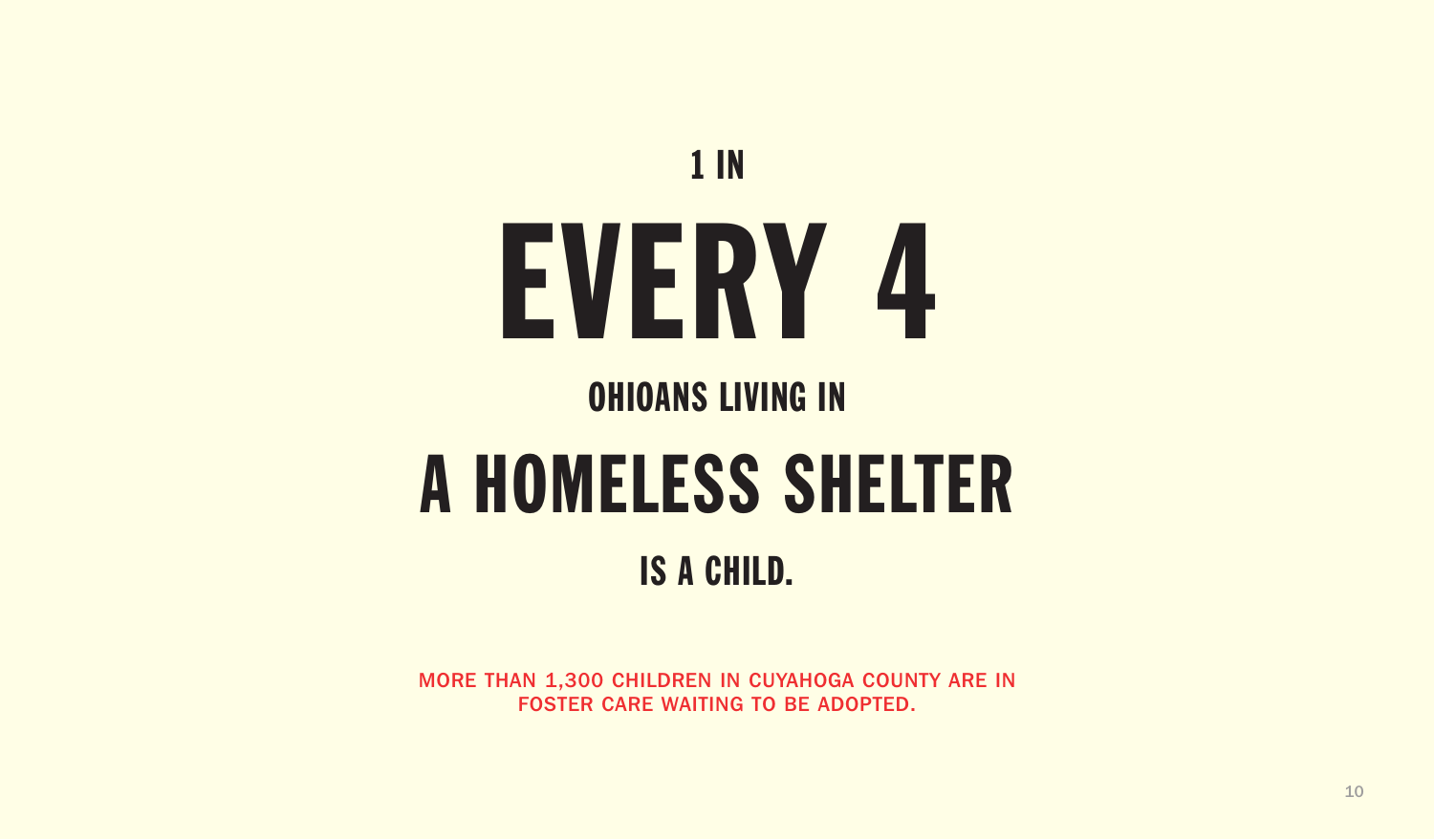#### ALL CHILDREN SHOULD HAVE SECURE, NURTURING HOMES.

Children frequently remain in the foster-care system far too long. More than half of the youth currently awaiting adoptive homes in Cuyahoga County could potentially "age out" of the system with no family ties at all. To meet this growing challenge, the Strong Families = Successful Children Community Vision Council of United Way Services has mobilized a three-year public-private partnership to transform the foster-care system. Led by Adoption Network Cleveland, the comprehensive Adopt Cuyahoga's Kids Initiative has formulated the following goals: reduce the backlog of children waiting for adoptive homes and ensure that youth who age out have a relationship with an adult to help them through the transition; improve the adoptive system and process; advocate for public policies that will support adoption of children in permanent custody; and encourage local businesses and other community organizations to become partners in recruiting and supporting adoptive families. Saint Luke's \$75,000 grant supports the gathering and analysis of hard data about the challenges facing the reformers, along with an independent evaluation of the initiative's overall effectiveness. The rewards of developing greater expertise in this arena are immense. Ohio Families for Kids reports that a child placed in a single foster home without further disruption is twice as likely to graduate high school, three times as likely to hold down a job and six times less likely to get into trouble with the law, than his or her less fortunate peers.

#### **WHAT ELSE CAN BE DONE?**

- **1)**Provide economic incentives to make housing affordable.
- **2)**Improve access to child-care reimbursements and guardianship subsidies for kinship-care providers.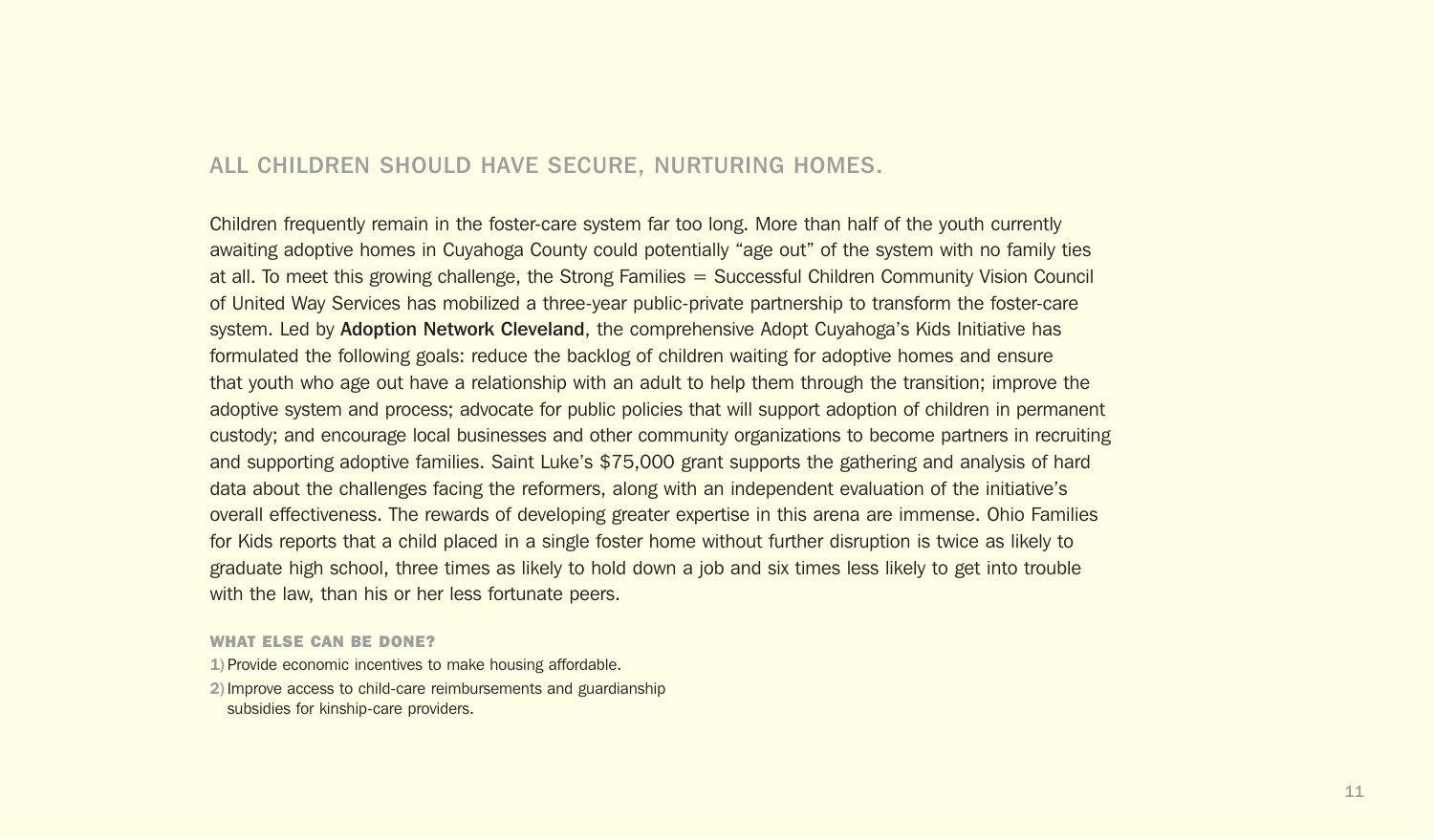## NEARLY 1 MILLION

### OHIO CHILDREN RELY ON

## FREE SCHOOL-LUNCH PROGRAMS

### FOR ONE OF THEIR DAILY MEALS.

EACH MONTH THE HUNGER NETWORK OF GREATER CLEVELAND FEEDS MORE THAN 25,000 CHILDREN.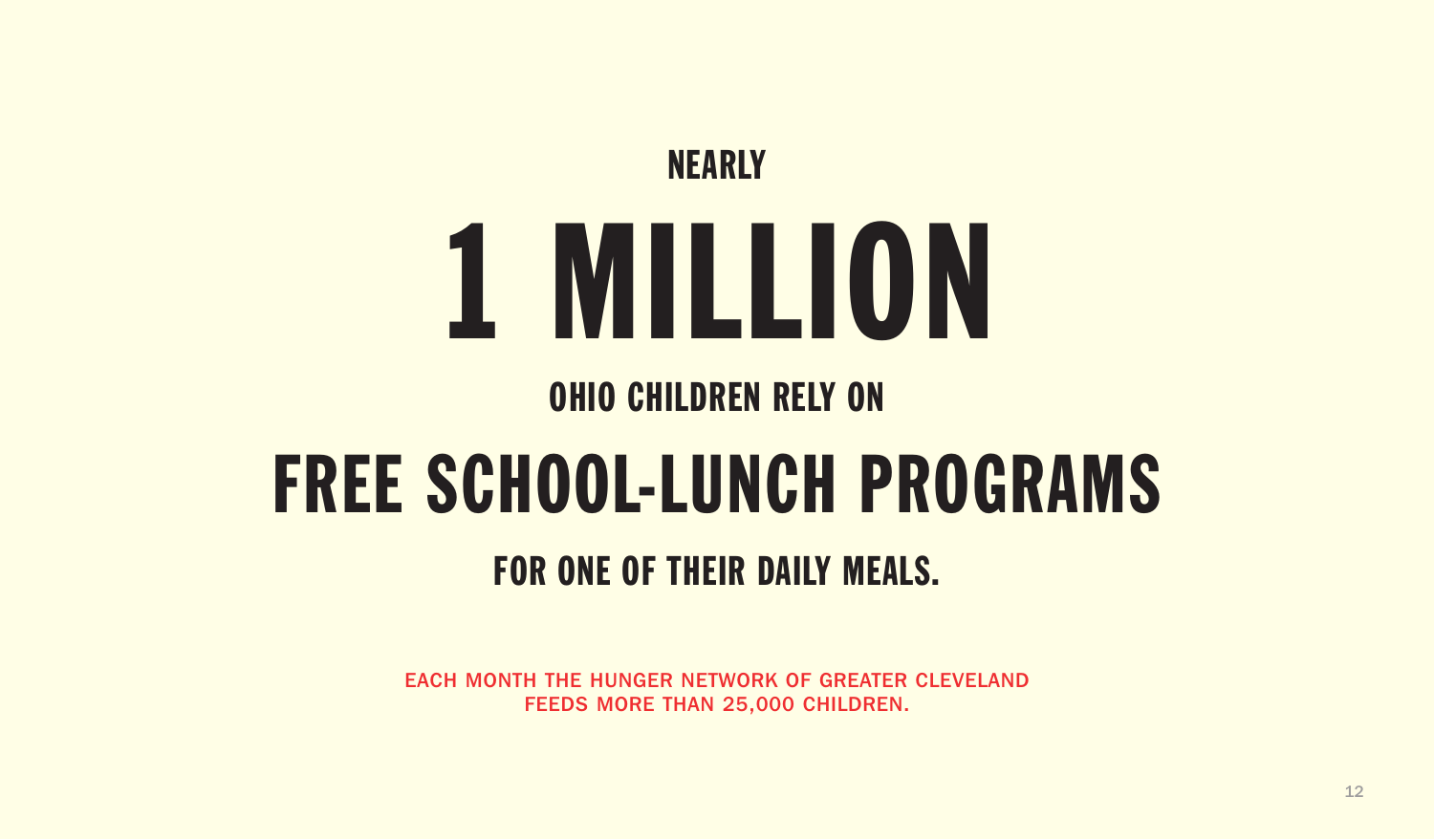#### ALL CHILDREN SHOULD HAVE ACCESS TO WHOLESOME FOOD AND OTHER NECESSITIES OF LIFE.

Hunger may lead families into one of 54 area food pantries and soup kitchens maintained by the **Hunger** Network of Greater Cleveland, but often clients have many other unmet needs. The Hunger Network estimates that more than half of the individuals and families it feeds also need assistance with utilities, rent, appliances and furniture, childcare, medical services and employment. Four years ago, the network launched the Community Liaison Project to provide dedicated staff to travel to its various sites to link clients with available community resources and to train site volunteers to assess clients' needs. Since the inception of this innovative program, the caseload of three community liaisons has grown by nearly 240 percent. Saint Luke's grant of \$20,000 allows the Hunger Network to keep up with increasing demand.

#### **WHAT ELSE CAN BE DONE?**

- **1)**Increase state support of food banks, as the current level of funding provides for only 20 percent of all emergency food distributed in Ohio.
- **2)**Make sure working-poor and newly poor families know about the benefits available to them and streamline the process of applying for multiple programs, benefits and tax credits so that this can be done simultaneously.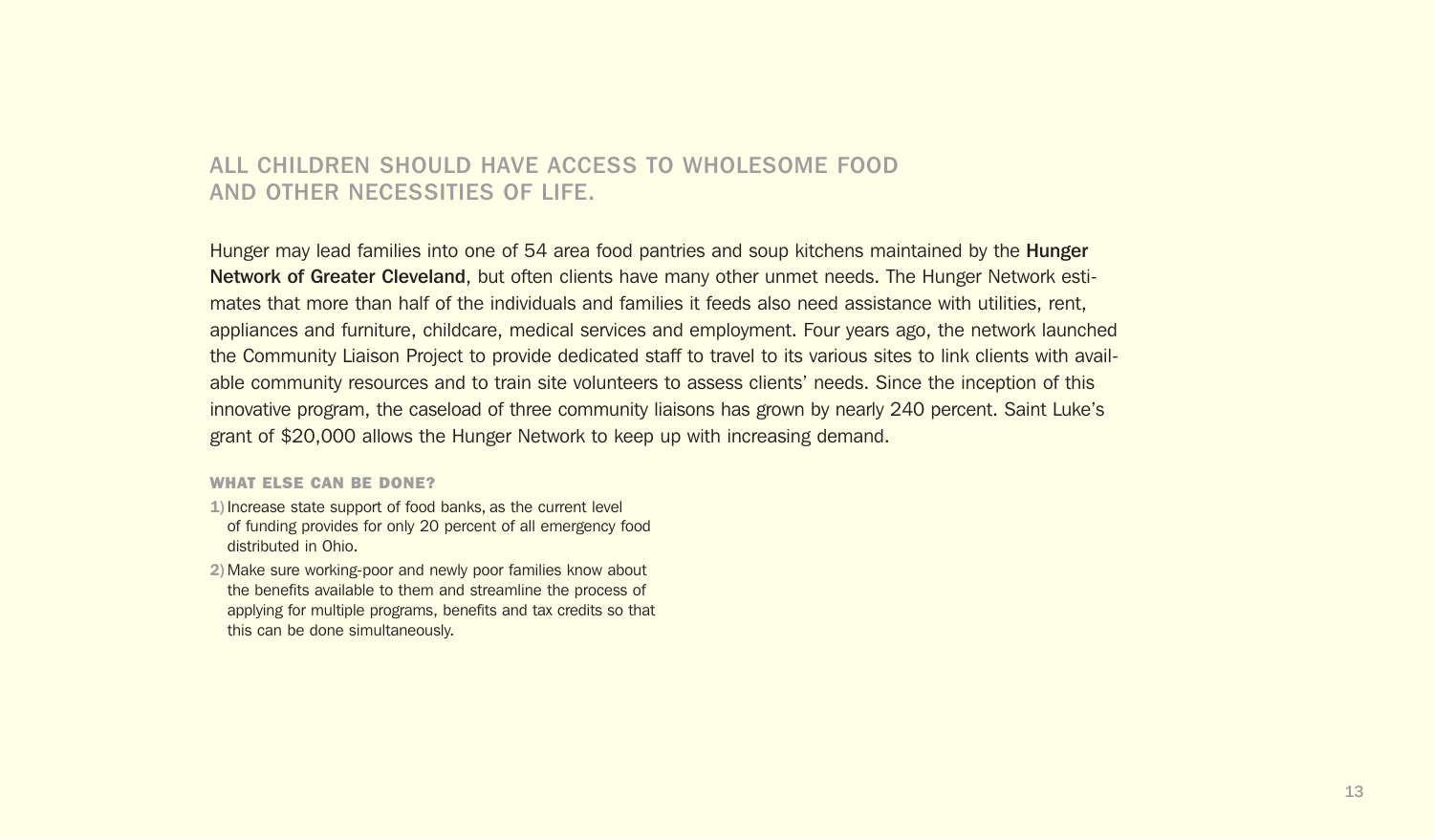## CHILDREN WHO LIVE IN POVERTY

### ARE MORE PRONE TO

## PSYCHOLOGICAL AND BEHAVIORAL PROBLEMS.

LESS THAN HALF OF POOR CHILDREN AGED 5 TO 17 IN CUYAHOGA COUNTY RECEIVE THE MENTAL-HEALTH SERVICES THEY NEED.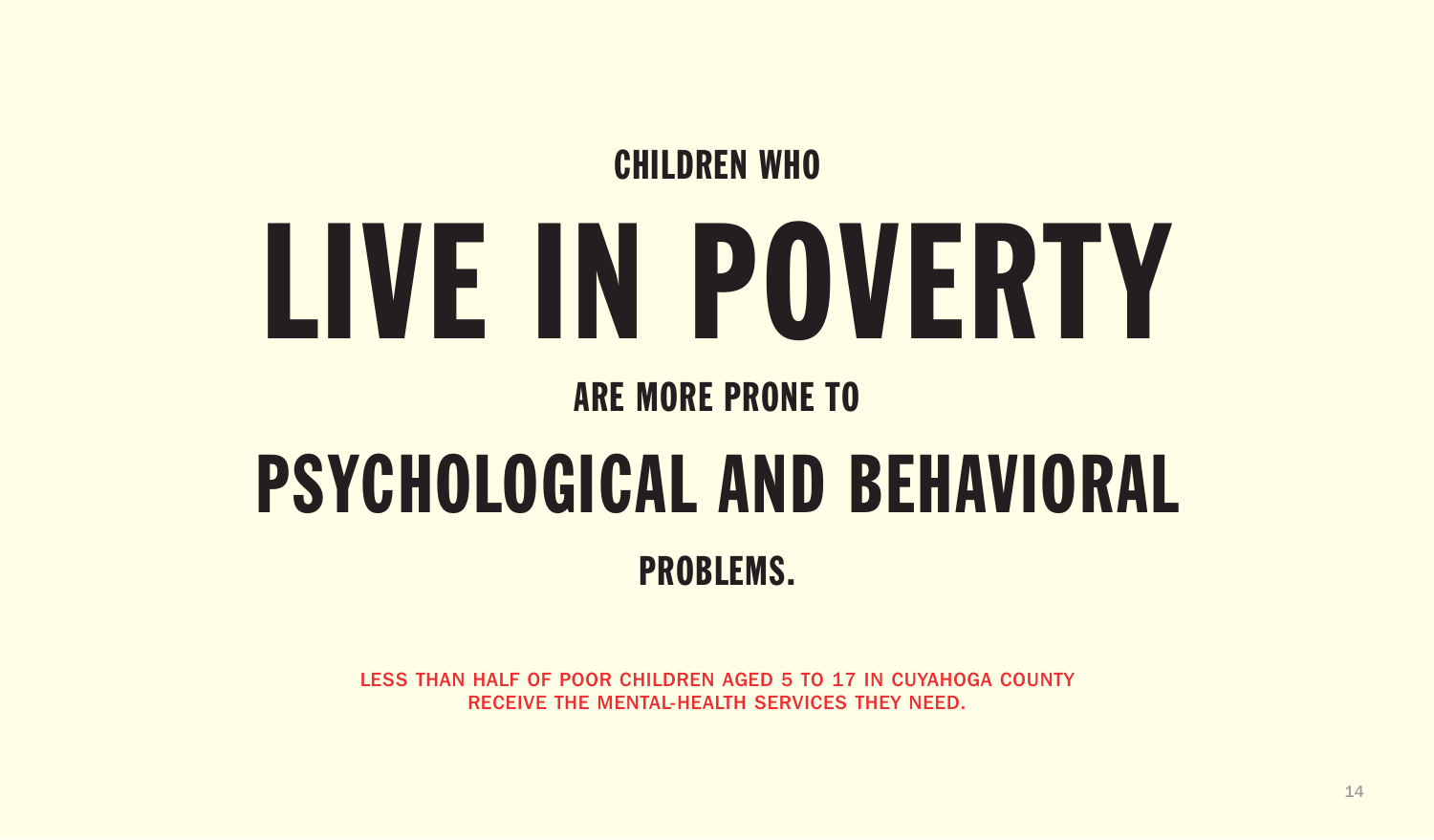#### ALL FAMILIES SHOULD BE AWARE OF AND HAVE ACCESS, AS NEEDED, TO AFFORDABLE MENTAL-HEALTH SERVICES.

Over the last quarter century, Ohio has dropped from 17th to 35th in per capita funding for mental-health services. At the same time, demand for services has increased financial pressures on the Cuyahoga County Community Mental Health Board, which must pay a 40 percent local match to gain its 60 percent federal Medicaid reimbursement. As a result, thousands of children and adults cannot obtain the mental-health care they desperately need. Created in January 2003, the broad-based Mental Health Advocacy Coalition helped to prevent a proposed \$11 million cut in state mental-health funding during the last biennial budget discussions and won nearly \$5 million in increased support for the county mental health board in 2004. Saint Luke's grant of \$75,000 enables the coalition to pursue a newly adopted strategic plan, which sets forth the goals of raising awareness of mental-health issues, changing governmental policies to expand access to a spectrum of care and securing the funding necessary to guarantee that demand for mental-health services in Cuyahoga County is fully met.

#### **WHAT ELSE CAN BE DONE?**

- **1)**Raise awareness of the importance of mental-health services.
- **2)**Ensure that families have access to early diagnostic assessment of their children's mental health.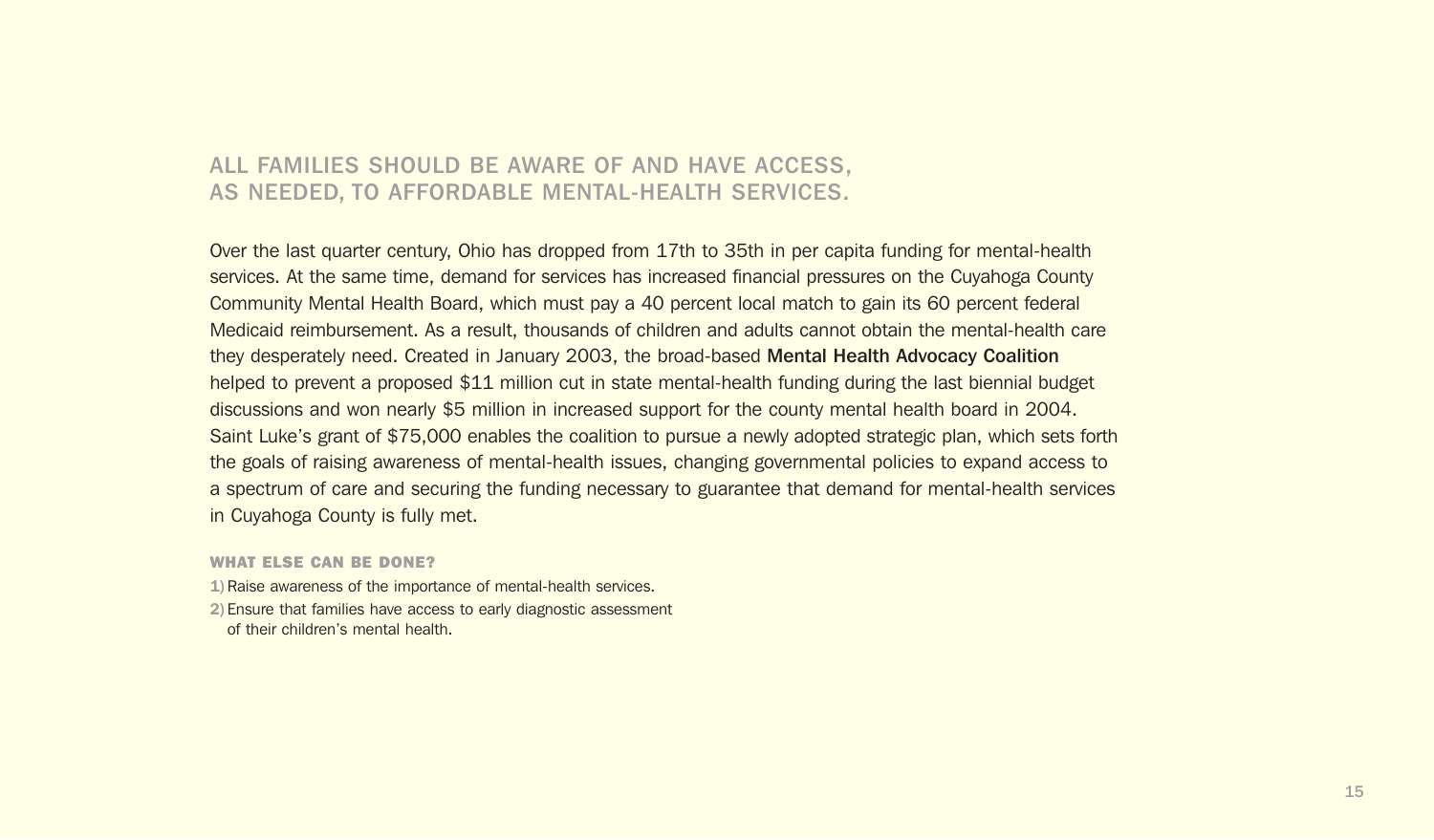## **EVERY** 10 MINUTES, A CHILD IN OHIO IS ABUSED OR NEGLECTED.

MORE THAN 9,500 CHILD-MALTREATMENT CASES WERE REPORTED IN CUYAHOGA COUNTY IN 2001.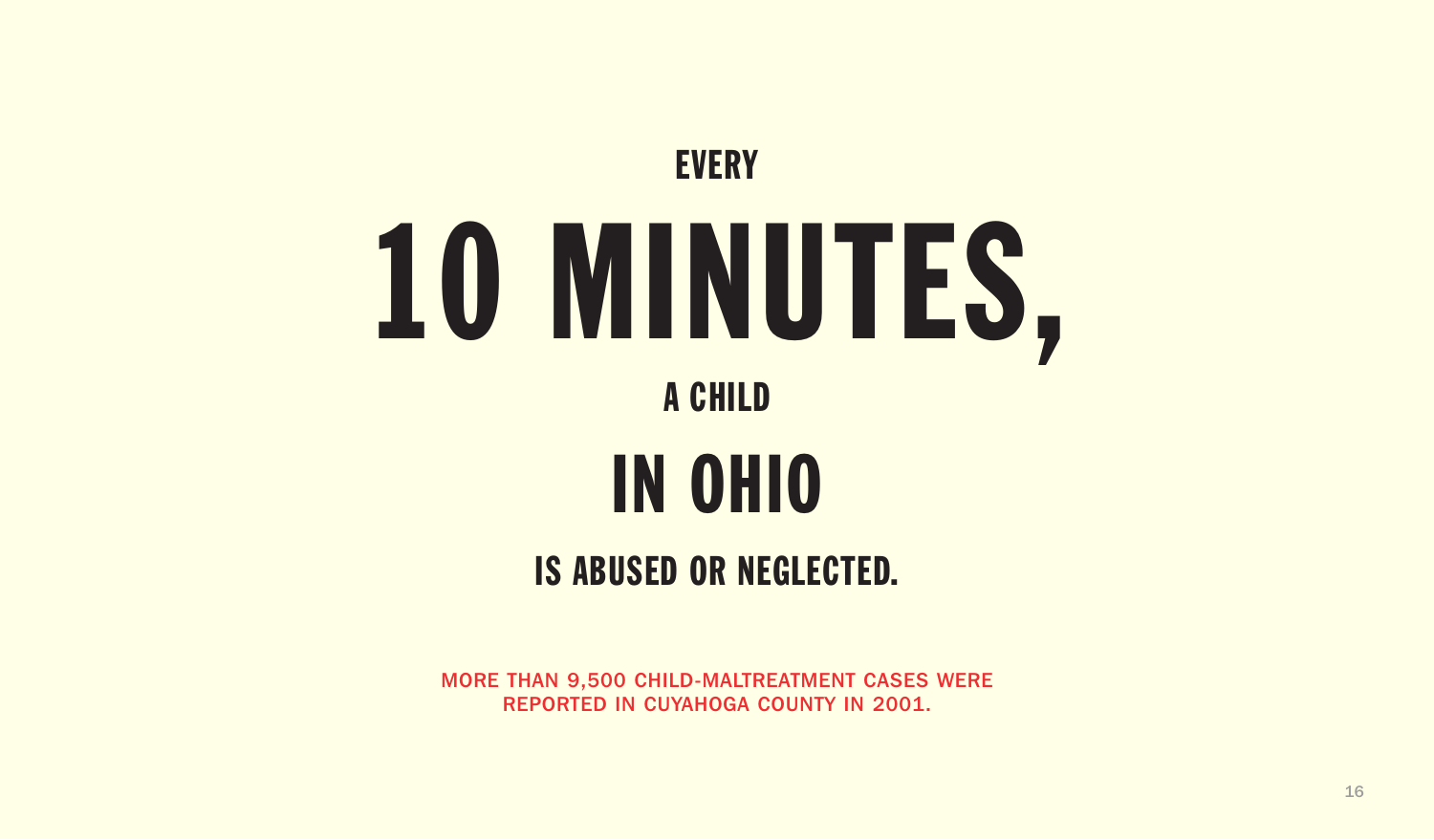#### THE PERSONAL SAFETY OF ALL CHILDREN SHOULD BE ASSURED.

Shaken Baby Syndrome (SBS) is an underreported health issue with high costs to victims and society. Babies who survive being shaken back and forth (records are usually kept on only the estimated 25 percent who die) may suffer from blindness, deafness, cerebral palsy, seizures or paralysis, requiring lifelong dependence on medical care that can run as high as \$1 million per case. Saint Luke's Foundation has collaborated with the Cuyahoga County Board of Health from the onset of the Shaken Baby Syndrome Education Project to develop a comprehensive strategy to raise awareness and increase the capacity of the community to respond to this public health concern. Through this project, the Cuyahoga County Board of Health developed a training curriculum and video for front-line safety forces, healthcare workers and child-care professionals; trained over 1,500 individuals; developed a "train the trainer" program to ensure the ongoing education of new safety and healthcare personnel; and launched a community wide public awareness campaign. In the third and final year of the initiative, the board of health will continue to target those caregivers at greatest risk of being frustrated by a baby's cries—fathers, boyfriends and home child-care providers. While it is difficult to document the impact of prevention programs, the county's comprehensive initiative (to which Saint Luke's Foundation has contributed a total of \$300,000) has raised the general public awareness of the dangers of shaking a baby.

#### **WHAT ELSE CAN BE DONE?**

- **1)**Create education and intervention programs to help parents and caregivers make good child-rearing choices.
- **2)**Increase funding of affordable and quality childcare for working families.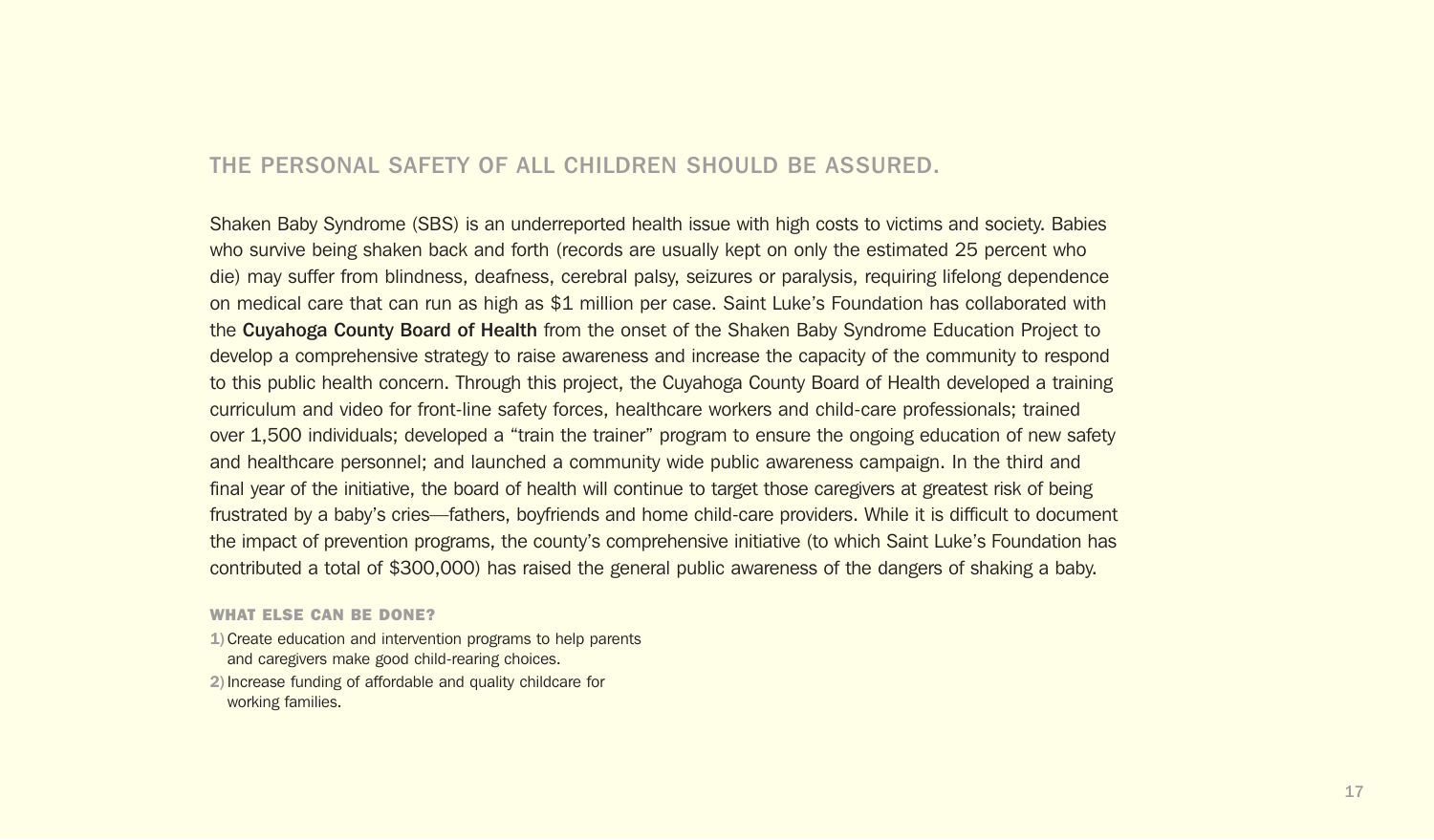#### 2004 SAINT LUKE'S FOUNDATION OF CLEVELAND, OHIO **CREDITS**

#### Sources of "Cold Hard Facts"

#### 49.6 Percent of Cleveland's children live in poverty.

*U.S. Census Bureau, American Community Survey, 2003*

#### Every 21 minutes, an Ohio child is born into poverty.

*Children's Defense Fund*

#### Nearly 20 percent of Cuyahoga County's children are poor.

*Federation for Community Planning and United Way Services, Social Indicators 2003, Children and Families*

#### Every seven hours, an Ohio child dies before reaching his or her first birthday.

*Children's Defense Fund*

#### The infant mortality rate in Cleveland is reported to be more than double the national rate.

*Federation for Community Planning and United Way Services, Social Indicators 2003, Community Health*

#### One in every four Ohioans living in a homeless shelter is a child.

*Coalition on Homelessness and Housing in Ohio*

More than 1,300 children in Cuyahoga County are in foster care waiting to be adopted.

*Cuyahoga County Department of Children & Family Services/Adoption Network of Cleveland, 2005*

Nearly one million Ohio children rely on free school-lunch programs for one of their daily meals.

*Children's Defense Fund*

#### Each month the Hunger Network of Greater Cleveland feeds more than 25,000 children.

*Hunger Network of Greater Cleveland*

#### Children who live in poverty are more prone to psychological and behavioral problems.

*Federation for Community Planning and Cuyahoga County Mental Health Board, Cuyahoga County Mental Health Assessment, 2003*

#### Less than half of poor children aged 5 to 17 in Cuyahoga

#### County receive the mental-health services they need.

*Federation for Community Planning and Cuyahoga County Mental Health Board, Cuyahoga County Mental Health Assessment, 2003*

#### Every ten minutes, a child in Ohio is abused or neglected.

*Children's Defense Fund*

#### More than 9,500 child-maltreatment cases were reported in

#### Cuyahoga County in 2001.

*Federation for Community Planning and United Way Services, Social Indicators 2003, Children and Families*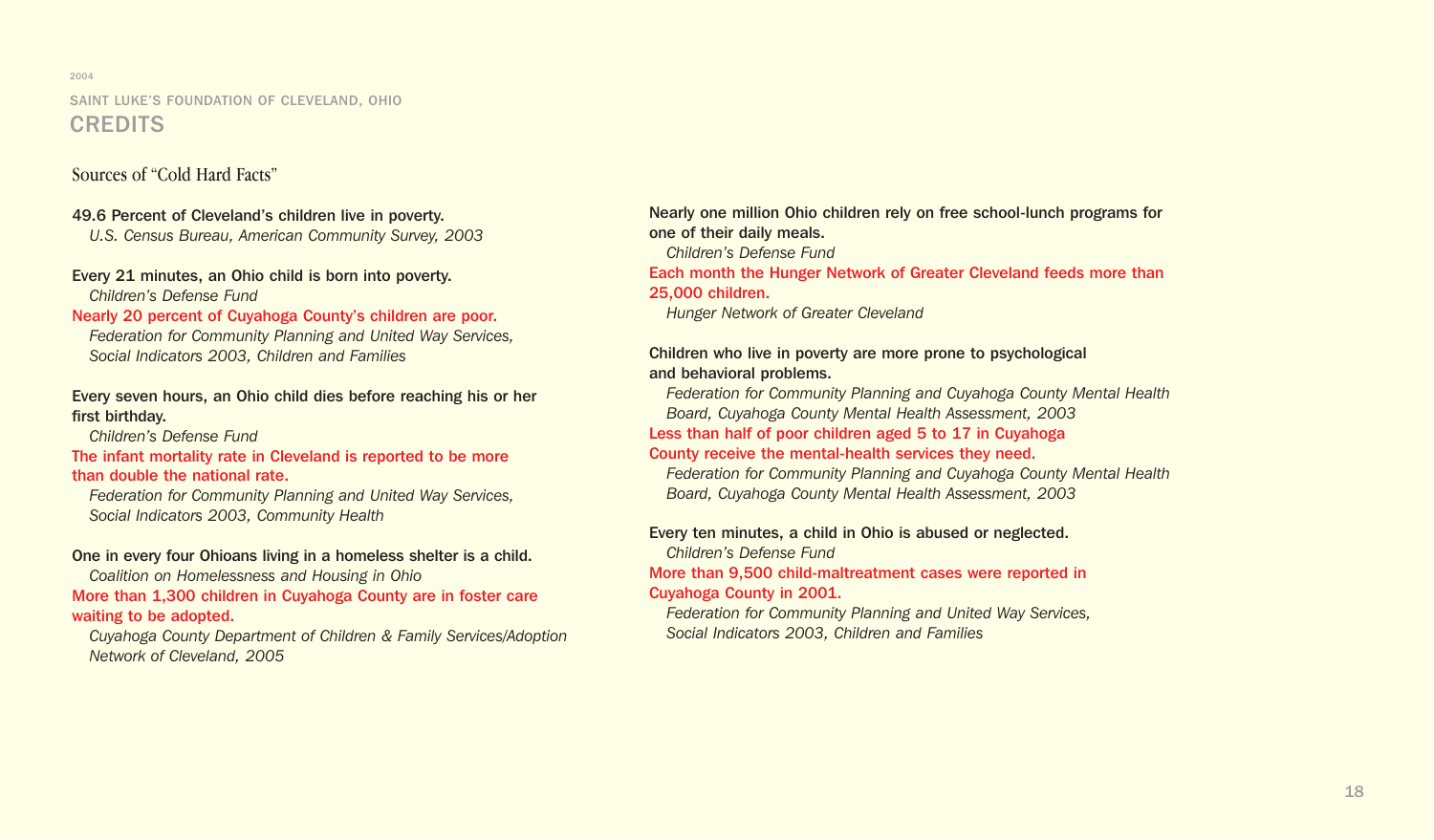#### SAINT LUKE'S FOUNDATION OF CLEVELAND, OHIO COMMUNITY FOCUSED GRANTMAKING

#### LEADING THE WAY ON LEAD

Children under the age of six are especially vulnerable to the harmful effects of exposure to lead. Because their brains and central nervous systems are still developing, even minimal contact with lead in deteriorating paint, household dust, bare soil, the air or drinking water can result in developmental or behavioral problems. High levels of exposure can cause mental retardation, coma or death.

Tragically, lead poisoning has reached epidemic proportions in Greater Cleveland. More than 2,600 children under six years of age screened in Cuyahoga County in 2003 showed elevated blood lead levels, according to the Ohio Department of Health.

The magnitude and ramifications of this invisible health hazard weighed heavily on the Foundation's board of trustees as they completed planning for a proactive new grantmaking program centering around the Foundation's requests for proposals (RFPs) aimed at eliminating the root causes of significant problems. In early 2004 the board approved the concept of "community focused" grants and decided that the Foundation's first RFP should focus on the objective of ending lead poisoning in Greater Cleveland.

The Cleveland Department of Public Health, the Cuyahoga County Board of Health and Lutheran Metropolitan Ministry, with expertise in outreach and advocacy, each stepped forward with plans. Over the ensuing months, Foundation staff collaborated with these three key players and

other relevant governmental bodies and not-for-profit institutions and agencies to craft a unified plan.

Saint Luke's Foundation subsequently made a leadership grant of \$1.373 million to the **Healthy Kids in Healthy Homes** initiative, giving this broad-based public-private collaboration (which will be led by the aforementioned three agencies) the resources to mobilize a comprehensive campaign. Over the next three years, Healthy Kids in Healthy Homes will seek to establish a coordinating and oversight body; design and implement an outreach effort that leaves no Greater Cleveland parent or caregiver unaware of either the problem of lead poisoning or the resources available to address it; screen 100 percent of the children who live in at-risk environments; encourage and enforce effective remediation by property owners; and build a corps of workers trained in lead-safe home maintenance practices.

With the achievement of these five strategic goals, Greater Cleveland should be well on its way to ending lead poisoning by 2010.

2004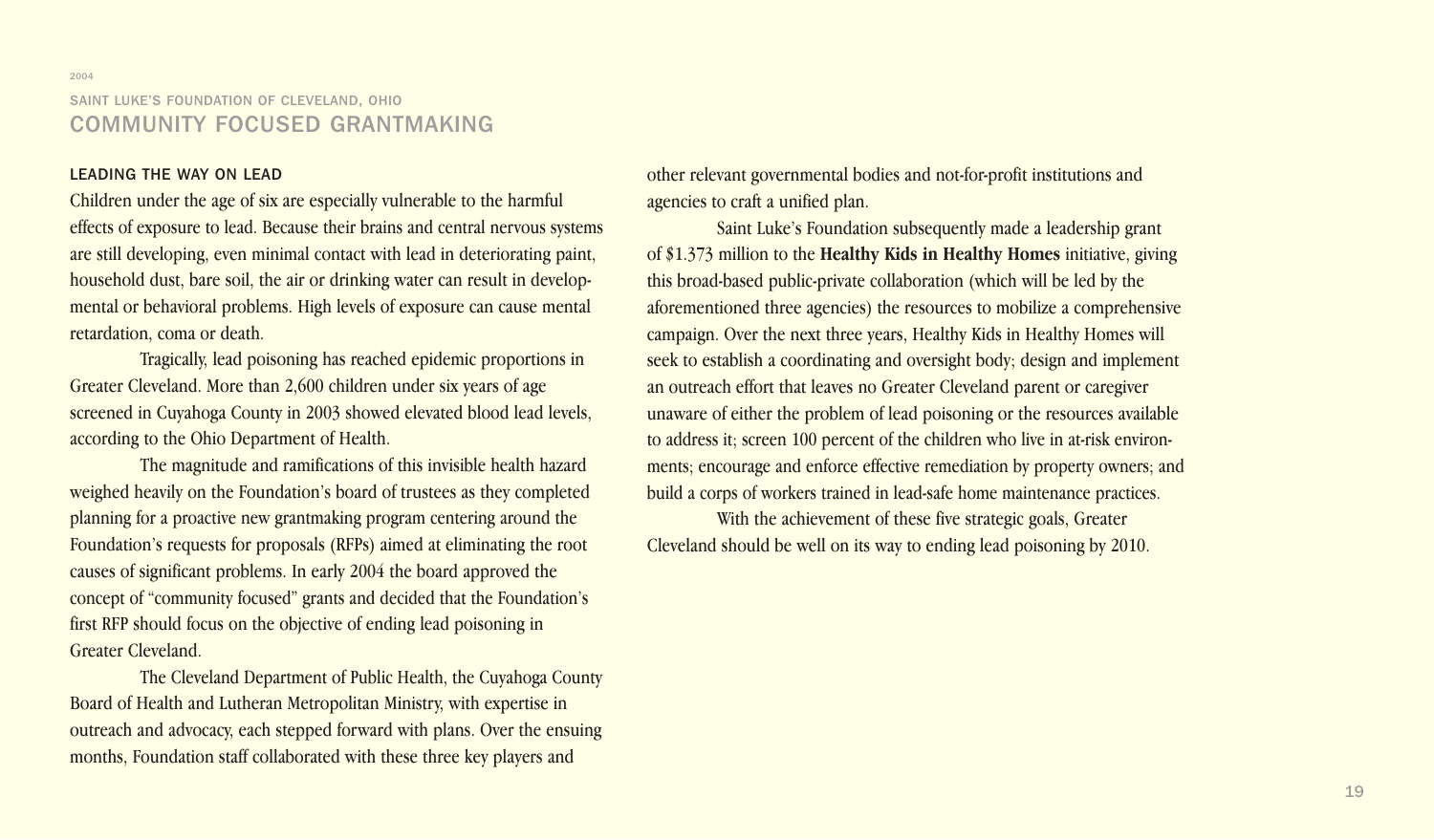#### SAINT LUKE'S FOUNDATION OF CLEVELAND, OHIO STRATEGIC INITIATIVES

#### RESHAPING URBAN DENTISTRY

2004

Now in its seventh year, the **Healthy Smiles** dental-care program expects to examine second and sixth graders in *all* 101 elementary and middle schools in the Cleveland Municipal School District during 2004 –2005 — thus achieving one of its founding objectives. Case Western Reserve University School of Dental Medicine, the public schools' administration and the Robert Wood Johnson Foundation (which has joined Saint Luke's in providing program support) are to be congratulated for having taken this component of the initiative to full scale. The program provides every Case dental student hands-on experience in urban dentistry and ensures that Cleveland schoolchildren with no signs of tooth decay receive sealants on their molars in their schools, or those with troubled molars are referred to local dentists for treatment.

A recent grant from The Cleveland Foundation has allowed Healthy Smiles to hire a second health educator. Last year the educator began dispensing practical information about oral hygiene to the younger brothers and sisters of the children who were already participating in the initiative's in-school educational sessions. All told, Healthy Smiles reached 11,000 Cleveland kids with its health- and esteem-enhancing messages during the 2003–2004 school year.

The opportunity for hands-on practice in their freshman year and exposure to urban dentistry throughout their four-year course of study continue to be *the* major reasons prospective dental students choose Case over other dental schools. In time Healthy Smiles may well change the face of dental education nationally. Last year's initiative director, James Lalumandier, D.D.S., M.P.H., published articles in two prestigious peer-reviewed journals about the sealant program and the salutary changes it has brought about in the School of Dental Medicine's curriculum. As a result, requests for more information and invitations to speak have come in from around the country.

#### COMMUNITY BUILDING IN MT. PLEASANT

In 2004 the three-year-old **Collaborative for Organizing Mt. Pleasant**, a Foundation-created and Foundation-supported intermediary, focused on building the capacity needed to create the safe, attractive, economically stable, and educated neighborhood envisioned by neighborhood leaders and residents in a Foundation-initiated planning process.

To raise awareness and patronage of Mt. Pleasant's social, cultural, recreational, educational and commercial assets, the collaborative developed a Web site and compiled and distributed directories of neighborhood resources and services. Tapping into an ongoing Foundation grant for programming, it funded the work of an independent housing-code-enforcement coordinator. As of year's end, the coordinator had inspected more than 200 homes in Mt. Pleasant, meeting as necessary with property owners to discuss possible violations and provide information about sources of public and private assistance with home improvements.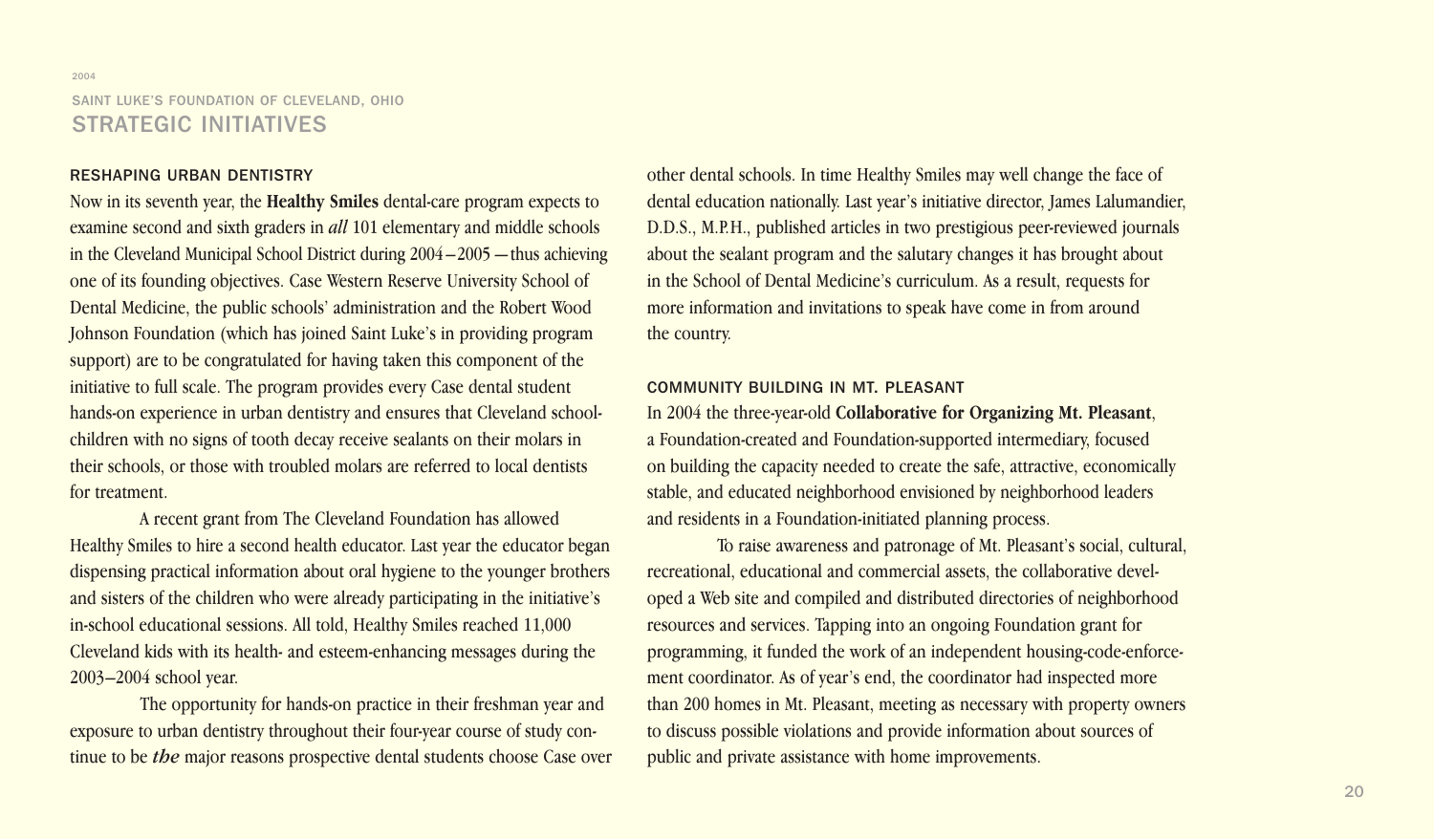#### 2004 SAINT LUKE'S FOUNDATION OF CLEVELAND, OHIO STRATEGIC INITIATIVES

Economic development is another top priority of the collaborative. Director Debra Lewis-Curlee and staff met regularly with Cleveland city councilman Zachary Reed, construction and trade officials and the Mt. Pleasant Ministerial Alliance (a new coordinating body mobilized by the collaborative) to consider ways to create employment opportunities in the neighborhood. Out of these discussions emerged the Mt. Pleasant Economic Development Committee, an action body that moved decisively to establish a neighborhood hiring/skills hall, staffed by a coordinator whose salary has been underwritten by the collaborative and community development block-grant monies. In addition to advocating for the employment of Mt. Pleasant residents, especially on local construction sites, the coordinator will help to connect job seekers with social services designed to reduce barriers to employment.

#### PLAY AND LEARN

Created by Saint Luke's Foundation to link families in Mt. Pleasant with healthcare programs and services for infants and young children, **KidsHealth 2020** is helping to promote a holistic vision of a "healthy child" conceived by a multidisciplinary task force convened by the Foundation to meld research on best practices with community needs and desires. To this substantive mix, executive director Carlton Moreland adds the insight that health education should be fun for kids and parents alike.

In its first full year of operation in 2004, KidsHealth conducted screenings for asthma at two elementary schools in Mt. Pleasant, enrolling many of the children who tested positive in an asthma-management program and a newly created "Asthma Club." The first meeting of the club took place last spring in the temporary Kinsman Road headquarters of KidsHealth's new family resource and recreation center. (A permanent home is in the works.)

By last fall the center had put together a menu of regular weekly programs, such as "Play and Learn" sessions that foster early childhood development and "Fun Nights" for the entire family. These activities build awareness and use of the Family Resource Room, where parents can obtain information on a variety of topics related to raising happy, robust children and where they can be directed to appropriate healthcare services.

KidsHealth's first major event, an annual summer fair, was held over four consecutive Saturdays last July. Lively entertainment and free refreshments attracted residents of all ages, who availed themselves of health screenings and educational displays. A client survey conducted at summer's end documented a high level of satisfaction with KidsHealth's programming, indicating that the fledgling organization is building relationships with parents and caregivers that may eventually lead to a healthier cohort of youngsters age ten and under in Mt. Pleasant.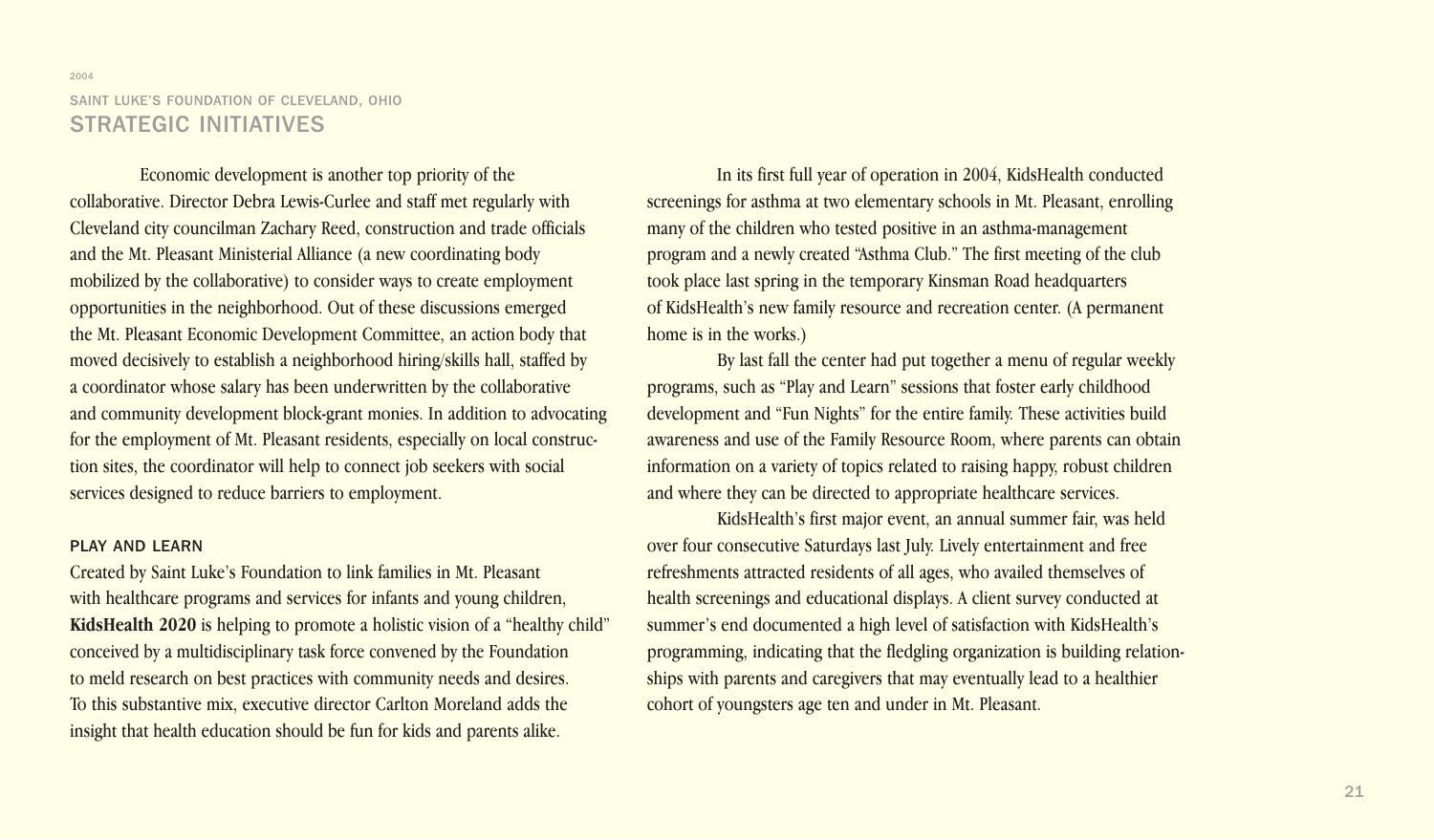2004

In keeping with its mission and vision, Saint Luke's Foundation focuses on developing and maintaining healthy communities. While we recognize that there are many things that contribute to the formation of a healthy community, our efforts are directed to three specific areas of interest: health and health care, human services, and neighborhood empowerment.

Specifically, the Foundation seeks proposals for activities related to:

- Designing innovative approaches to meeting local needs
- Delivering health care and human services
- Improving service delivery through technology
- Building organizational and community capacity
- Formulating public policy
- Evaluating promising programs
- Building social capital in urban neighborhoods
- Improving the healthcare work force
- Program-related capital
- Supporting the philanthropic sector

To honor Saint Luke's Medical Center's legacy of service, the Foundation focuses some of its grantmaking on communities previously served by the Medical Center: Mt. Pleasant, Buckeye-Shaker, and Woodland Hills. However, the Foundation funds programs that impact all of Greater Cleveland's underserved communities.

#### **2004 GRANTS**

HEALTH AND HEALTH CARE ALS Association, Respite Care Program, \$20,000 Alzheimer's Association, Minority Outreach Project, \$30,265 American Red Cross, Enhanced Training for Nurse Assistant Students, \$25,000 Care Alliance, Operating Support, \$100,000 Case Western Reserve University Health Systems Management Center, Scholarship Program for Physicians Serving Cleveland's Low-Income Population, \$29,430 Case Western Reserve University School of Medicine, Community Summit on Obesity, \$5,000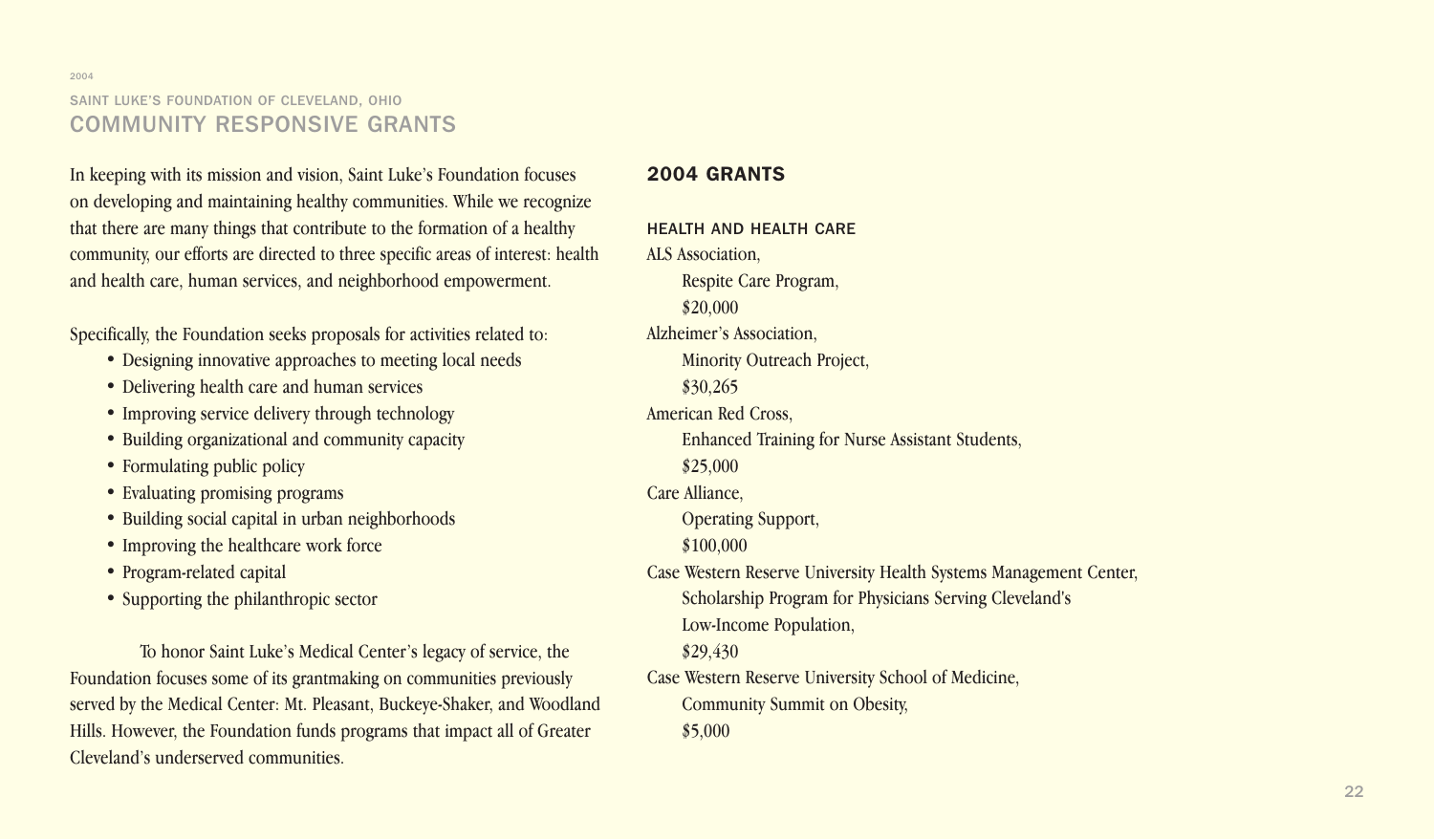2004

Case Western Reserve University Francis Payne Bolton School of Nursing, 16th Florence Cellar Conference, \$4,050 Central School of Practical Nursing, Learning Center Revitalization Plan, \$47,000 Cleveland Department of Public Health, Flu Immunization for the Elderly, \$40,000 Cleveland Hearing & Speech Center, A Collaborative Approach to Developing Language, Literacy, and Learning Skills, \$58,200 Cleveland Veterans Administration Medical Center, Establishment of a Pain Management Education Program, \$34,250 Community Action Against Addiction, Technology Upgrade Project, \$60,244 Consortium for Healthy and Immunized Communities, 5th Annual Immunization Symposium, \$5,000

Cuyahoga Community College Foundation, Long-Term Care Workforce Initiative, \$50,000 Cuyahoga County Board of Health, Comprehensive Partnership for Tobacco Reduction, \$50,000 Cuyahoga County Board of Health, Shaken Baby Syndrome Education Project, \$50,000 Diabetes Association of Greater Cleveland, Guide for Successful Management of Diabetes, \$22,500 Economic Growth Foundation, Health Disparities Lecture Series, \$33,267 Eliza Jennings Senior Care Network, Acacia Place Adult Day Center, \$50,000 Empowerment Center of Greater Cleveland, Family and Community Empowered to Prevent Asthma Program, \$52,731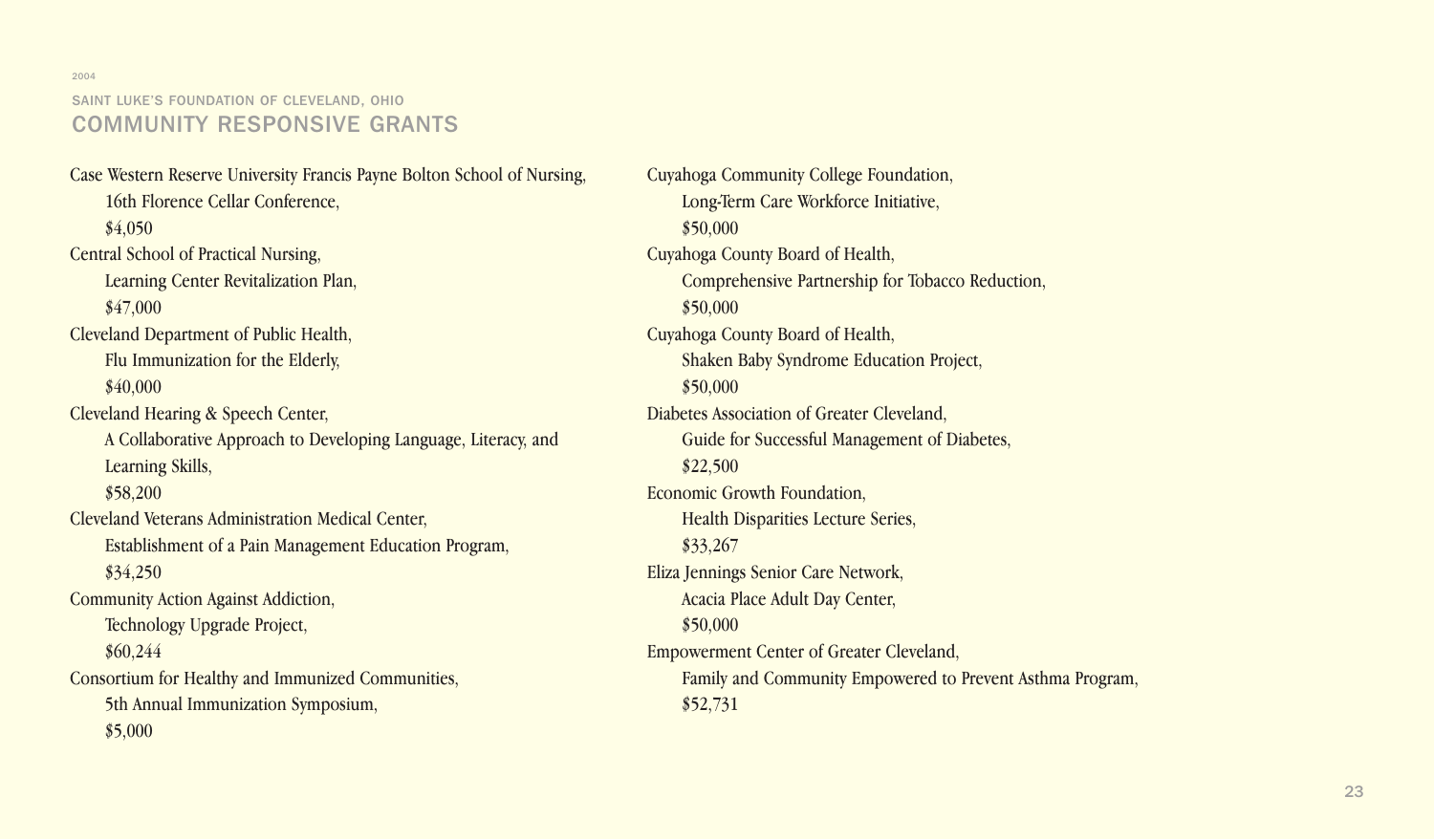2004

Epilepsy Association of Northeast Ohio, Healthy Living With Epilepsy, \$45,000 Greater Cleveland Health Education & Service Council, Operating Support, \$80,000 Hanna Perkins Center, Day Care Consultation Program, \$19,620 Health Policy Institute of Ohio, Operating Support, \$200,000 HealthSpace Cleveland, Health Education Programming for Cleveland and East Cleveland Students, \$50,000 Helen Moss Breast Cancer Research Foundation, Annual Conference, \$2,750 HELP Foundation, Inc., Client Medical Pool, \$5,000

Hitchcock Center for Women, Capacity Building Project, \$32,500 Hospice of the Western Reserve, Program in Enhanced Dementia Care at the End of Life, \$55,000 Lakewood Hospital Foundation, Group, Individual & Family Therapy Program, \$29,422 Malachi House, Operating Support, \$47,580 Mental Health Advocacy Coalition, Operating Support, \$75,000 Minority Organ Tissue Transplant Education Program of Cleveland, Health Initiative Program, \$55,600 The MetroHealth Foundation, 2004 Duncan Lectureship, \$1,500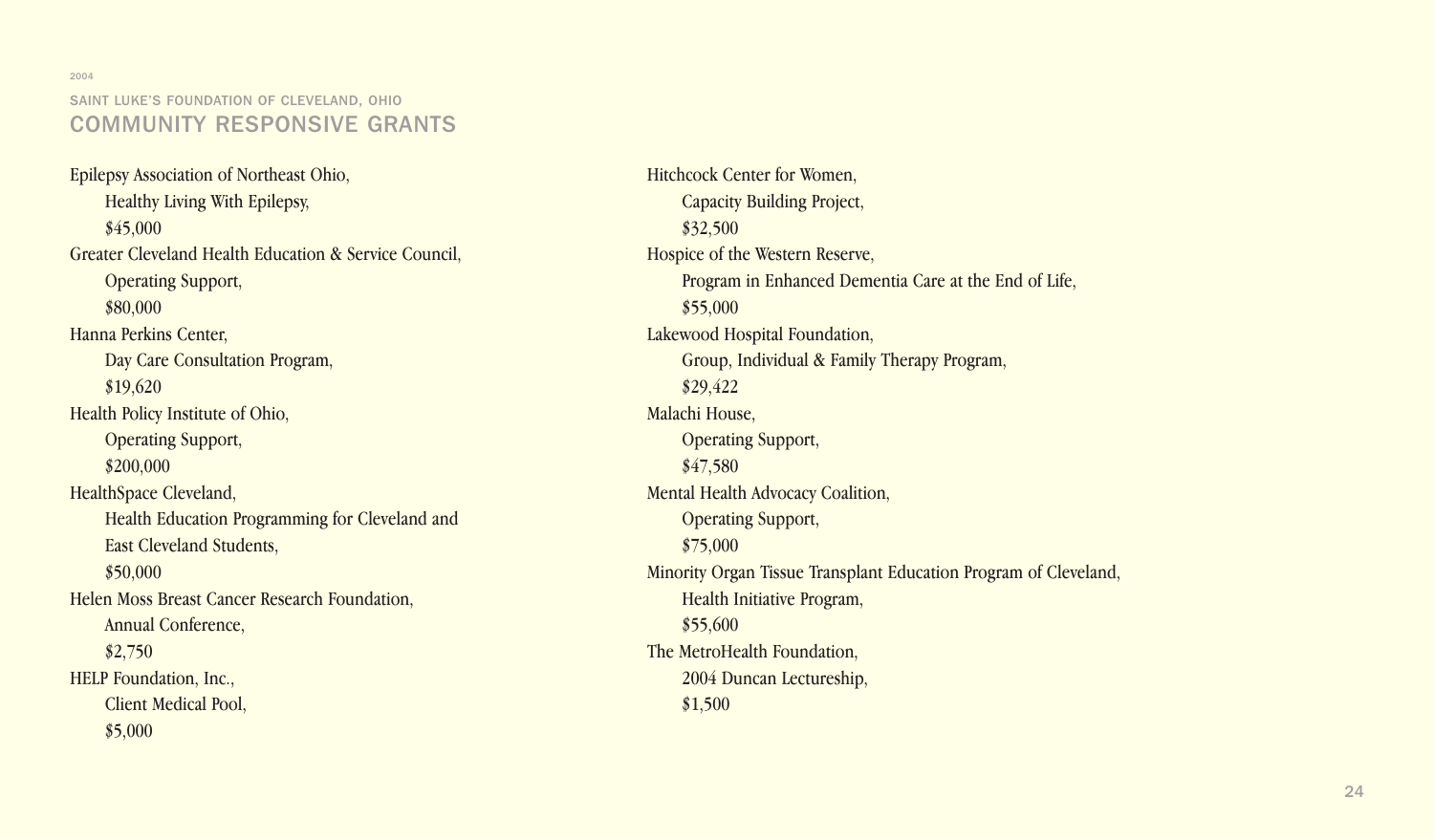2004

#### SAINT LUKE'S FOUNDATION OF CLEVELAND, OHIO COMMUNITY RESPONSIVE GRANTS

The MetroHealth Foundation, 2004 Pastoral Care Conference, \$5,000 Neighborhood Family Practice, Decrease Health Disparities Through Implementation of the Chronic Care Model, \$50,000 New Avenues to Independence, Inc., Training Enhancement for Direct Service Staff, \$25,000 Northeast Ohio Neighborhood Health Services, Inc., Body and Soul – A Conference on Minority Women's Health, \$5,000 ParkWorks, Clevelanders in Motion, \$50,000 Planned Parenthood of Greater Cleveland, Patient Assistance Fund, \$100,000 Positive Education Program, Building Capacity for Mental Health Services in PEP's Day Treatment Centers, \$54,500

Prevent Blindness Ohio, Vision Care Outreach Expansion, \$39,997 Proyecto Luz, Health Education Programming, \$2,798 Retired and Senior Volunteer Program of Greater Cleveland, Medicare Outreach Complementary Program, \$24,731 Ronald McDonald House of Northeastern Ohio, Facing the Future Conference, \$5,000 St. Vincent Charity Hospital, Osteoporosis Care Team, \$50,000 Towards Employment, ACHIEVE – Phase II, \$50,000 University Hospitals of Cleveland, Caring for the Cancer Survivor Across the Lifespan Conference, \$5,000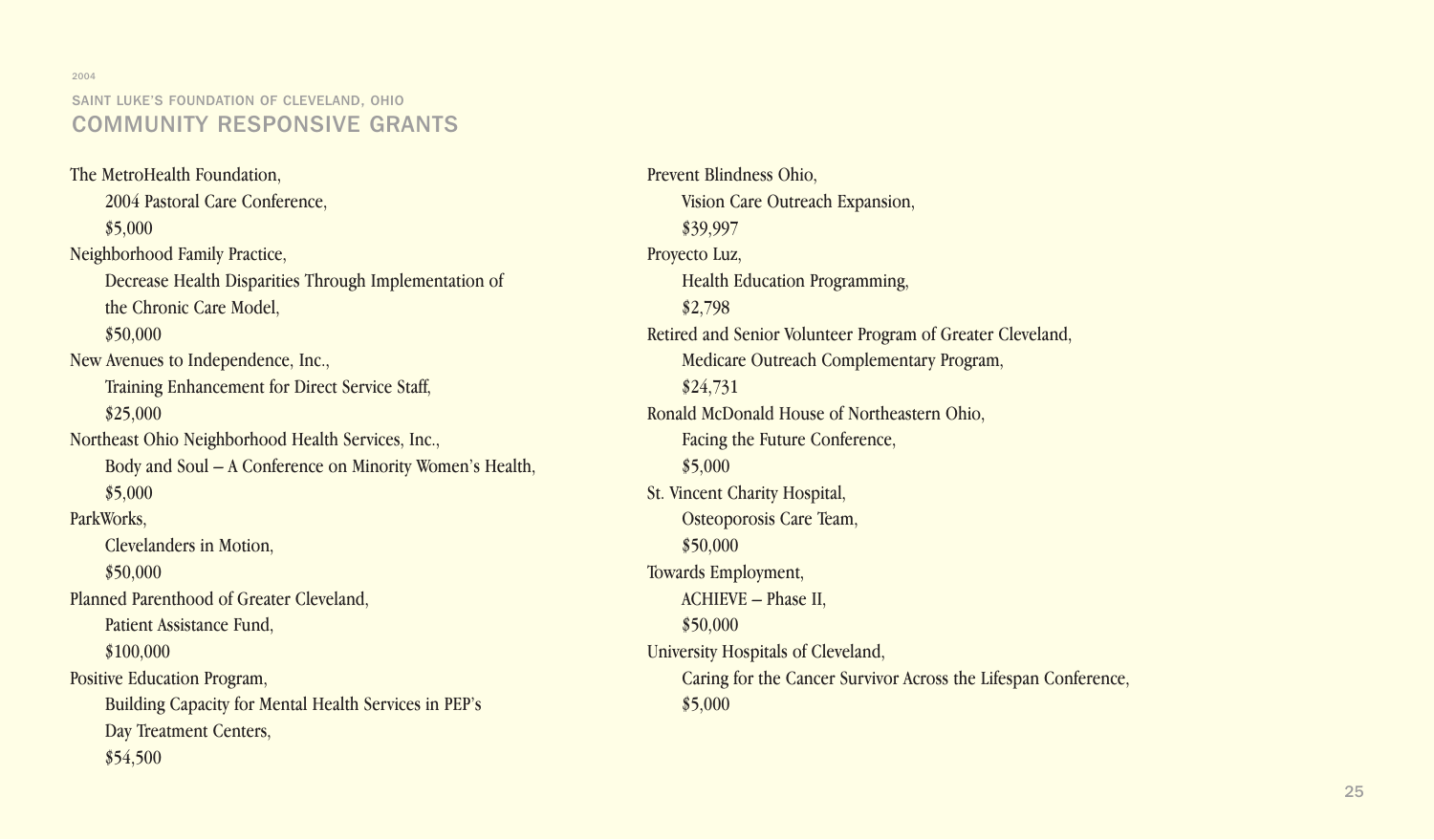2004

Urban Community School, Creating Healthy Habits, Making Healthy Choices, \$11,000 Welcome House, Needs Assessment for Aging Individuals with MR/DD, \$25,000

HUMAN SERVICES Adoption Network Cleveland, Adopt Cuyahoga's Kids Initiative, \$75,000 Aluminum Cans for Burned Children, Pediatric Burn Survivor Triad Mentoring Program, \$29,331 Big Brothers Big Sisters, Expansion of Site-Based Mentoring Programs, \$10,000 Boys & Girls Clubs of Cleveland, Challenge Grant, \$40,000 The Center for Community Solutions, Support for Human Services Institute, \$2,750

Center for Families and Children, Operating Support, \$75,000 Cleveland Foodbank, Cleveland Community Kitchen, \$75,000 Cleveland Sight Center, Independent Living Program, \$14,352 Cogswell Hall, Supportive Services Program, \$31,164 Cornucopia, Inc., Adult Participant Funding Initiative, \$25,000 Cuyahoga County Planning Commission, Senior Transportation Initiative, \$75,000 Domestic Violence Center, Prevention and Education Project, \$66,015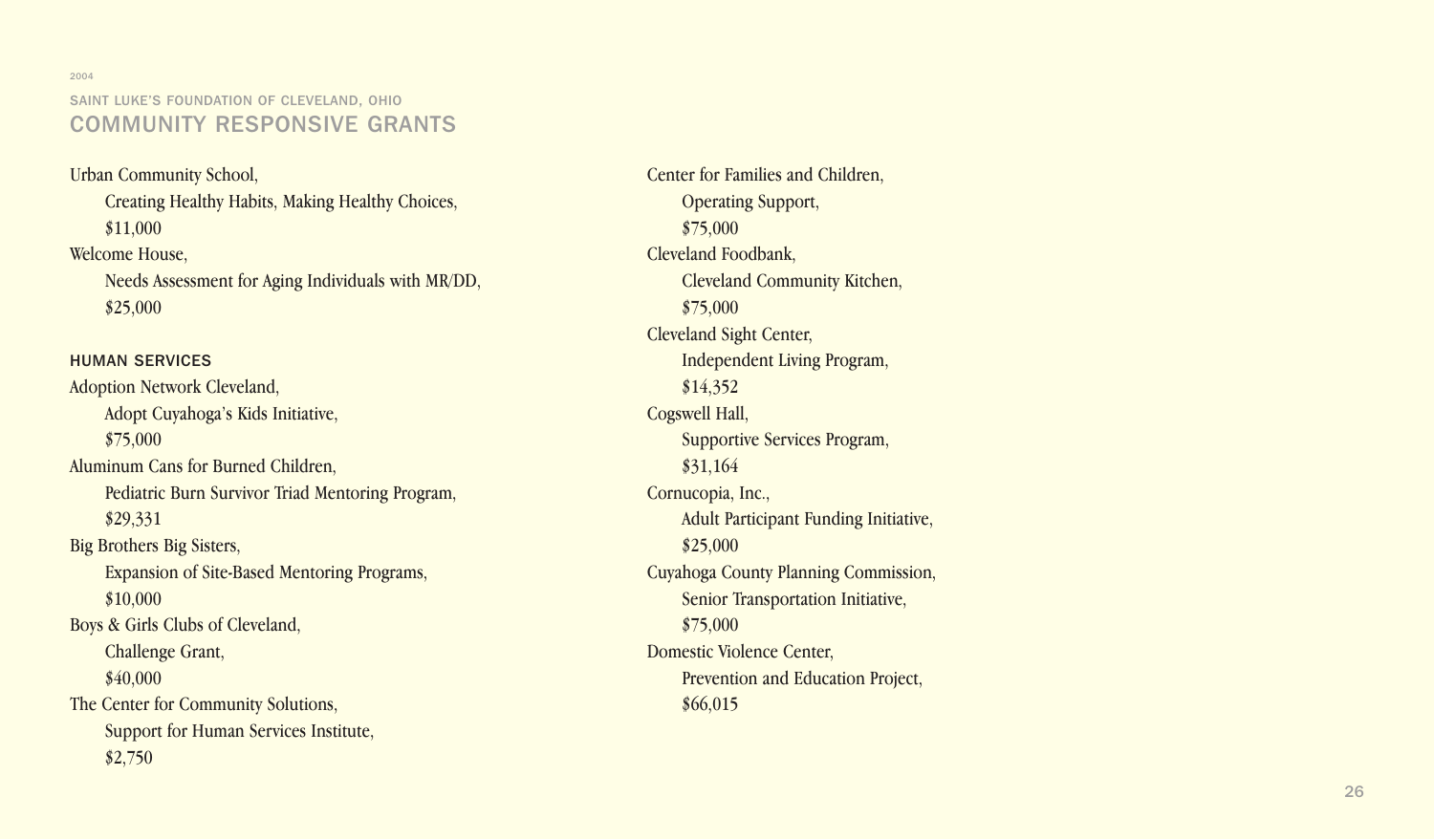2004

E CITY, E CITY Outcome Study, \$48,000 The Enterprise Foundation, Affordable Housing and Homelessness Prevention Initiative, \$35,000 Esperanza Threads, Capacity Building, \$5,000 Family Transitional Housing, Inc., Operating Support, \$47,000 Hathaway Brown School, Aspire Program, \$30,000 Hispanic Urban Minority Alcoholism and Drug Abuse Outreach Program, After-School Collaboration, \$4,503 Hopewell Inn, Independent Living Coordinator, \$28,612

The Hunger Network of Greater Cleveland, Community Liaison Project, \$20,000 Jewish Family Service Association of Cleveland, Inc., youthAbility Program, \$35,000 Koinonia Homes, Inc., Board Development, \$2,320 Lutheran Metropolitan Ministry, Guardian Assessor Project, \$22,277 Magnolia Clubhouse, Inc., Transitional Program Operating Support, \$35,000 New Life Community, Bridge Support, \$50,000 The Northeast Ohio Coalition for the Homeless, Cleveland Homeless Legal Assistance Program, \$25,480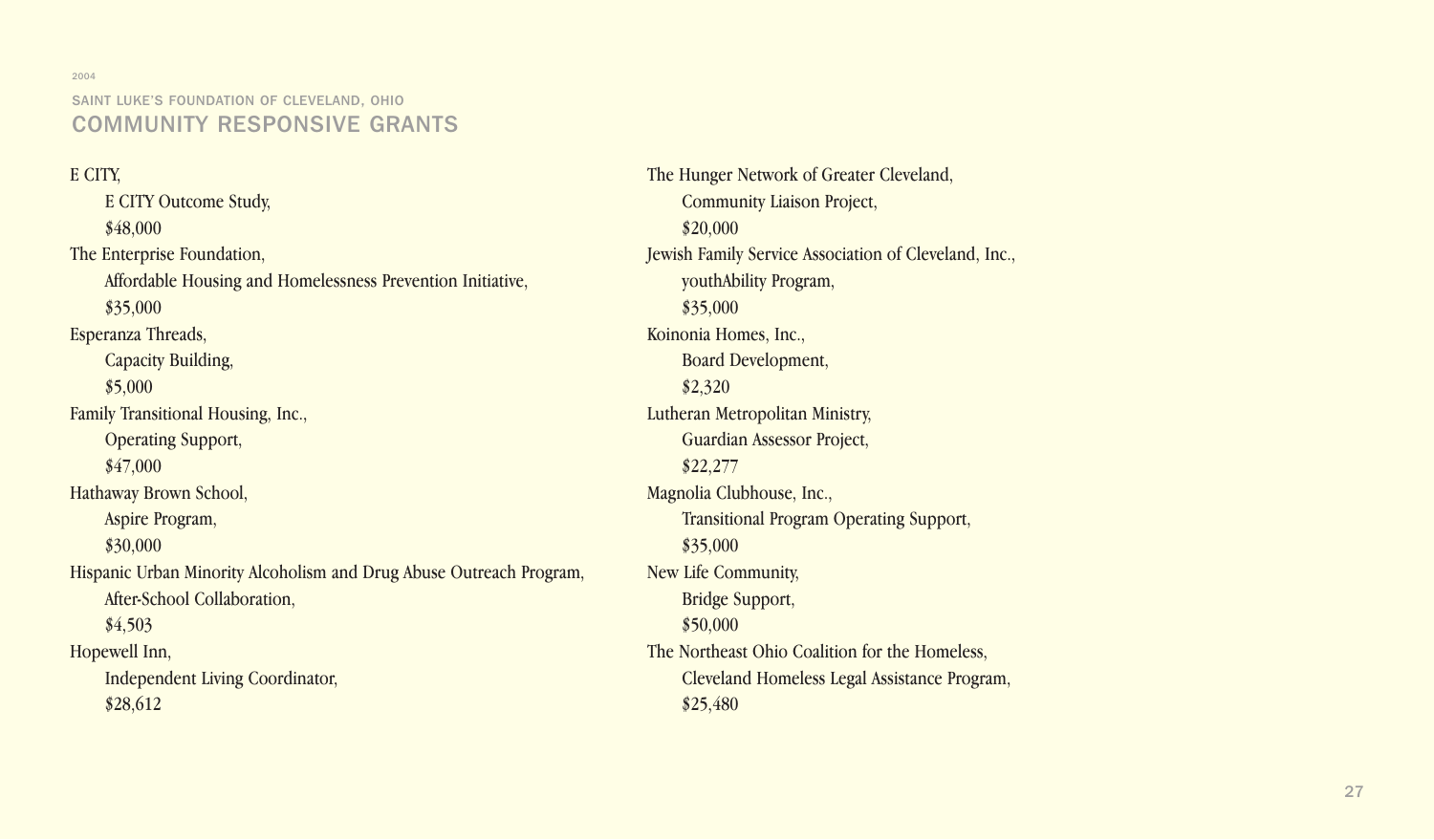2004

Providence House, Inc., Days of Care Crib Sponsor, \$52,136 St. Paul Shrine, Operating Support for Hunger Center, \$1,000 Shoes and Clothes for Kids, Inc., Distribution Program, \$25,000 Towards Employment, Merger with Cleveland Works, \$5,000 Transitional Housing, Inc., Basic Needs, \$5,000 Voices for Children of Greater Cleveland, Annual Support, \$250 Voices for Children of Greater Cleveland, Building Communications Capacity to Strengthen Advocacy for Children, \$24,000

West Side Ecumenical Ministry, Teen Initiatives Program, \$59,841 Y-Haven, Basic Needs, \$5,000 NEIGHBORHOOD EMPOWERMENT ideastream, Strengthening Our Community: Exchange and Connects, \$50,000 Substance Abuse Initiative of Greater Cleveland, Drug-Free Communities Support Program, \$5,000

PHILANTHROPIC/NONPROFIT SECTOR Cleveland Sight Center, Directed Donation by Retiring SLF Board Member, \$500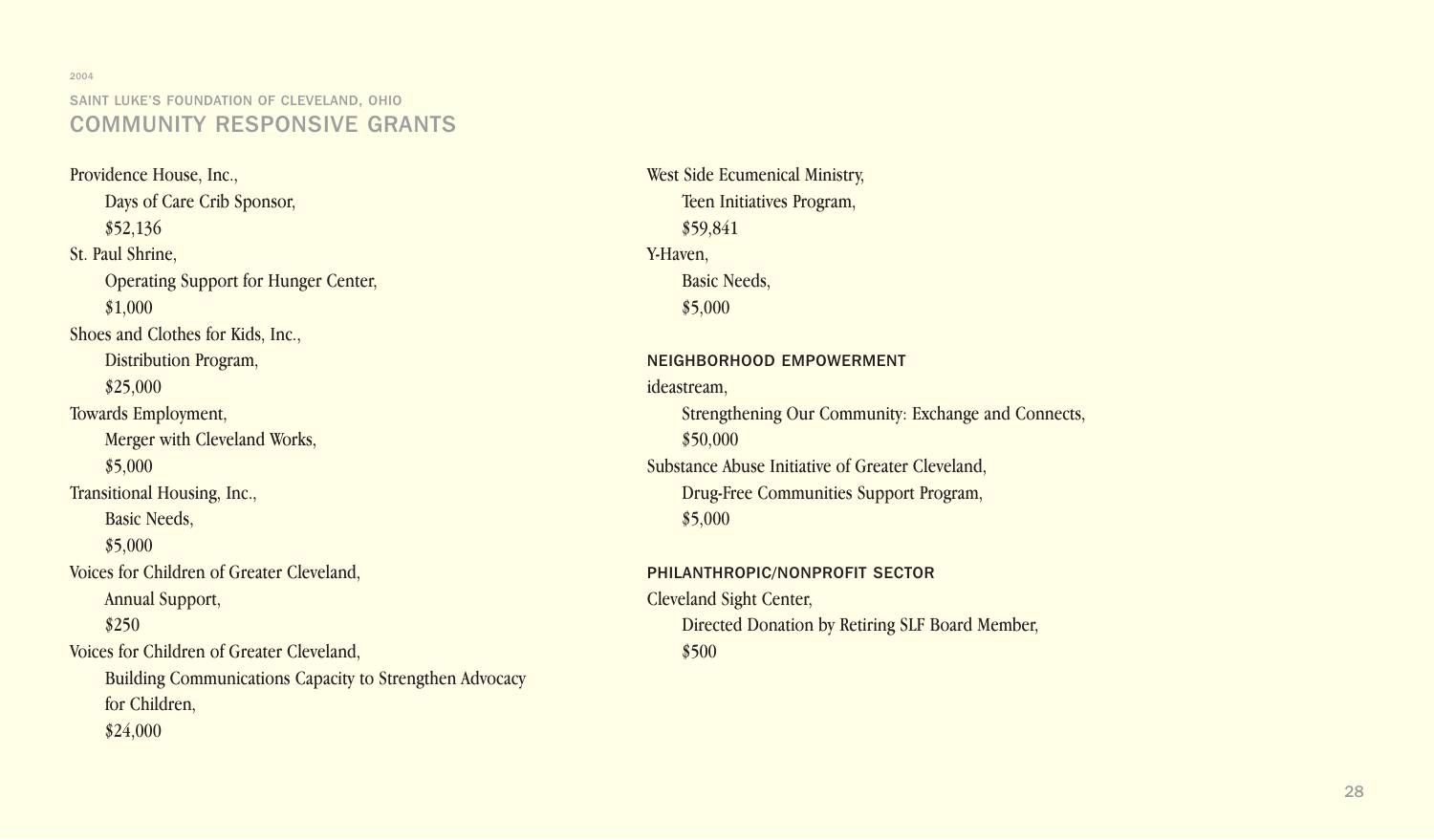2004

Cleveland State University Center for Nonprofit Policy and Practice, Capacity Building Phase II, \$100,000 Computers Assisting People, Inc., Operating Support, \$4,400 The Foundation Center, Annual Support, \$2,500 Grantmakers for Effective Organizations, Annual Support, \$550 Grantmakers in Health, Annual Support, \$5,000 Grants Managers Network, Annual Support, \$750 Hands Together, Directed Donation by Retiring SLF Board Member, \$500

MidTown Cleveland, Inc., Annual Support, \$250 Ohio Grantmakers Forum, Annual Support, \$6,179 Ohio Grantmakers Forum, Support for 2004 Annual Conference, \$1,000 Rose-Mary Center, Inc., Directed Donation by Retiring SLF Board Member, \$500 SDG Nonprofit Consulting, Nonprofit Financial and Accounting Seminar, \$500 United Way Services of Cleveland, Directed Donation, \$7,500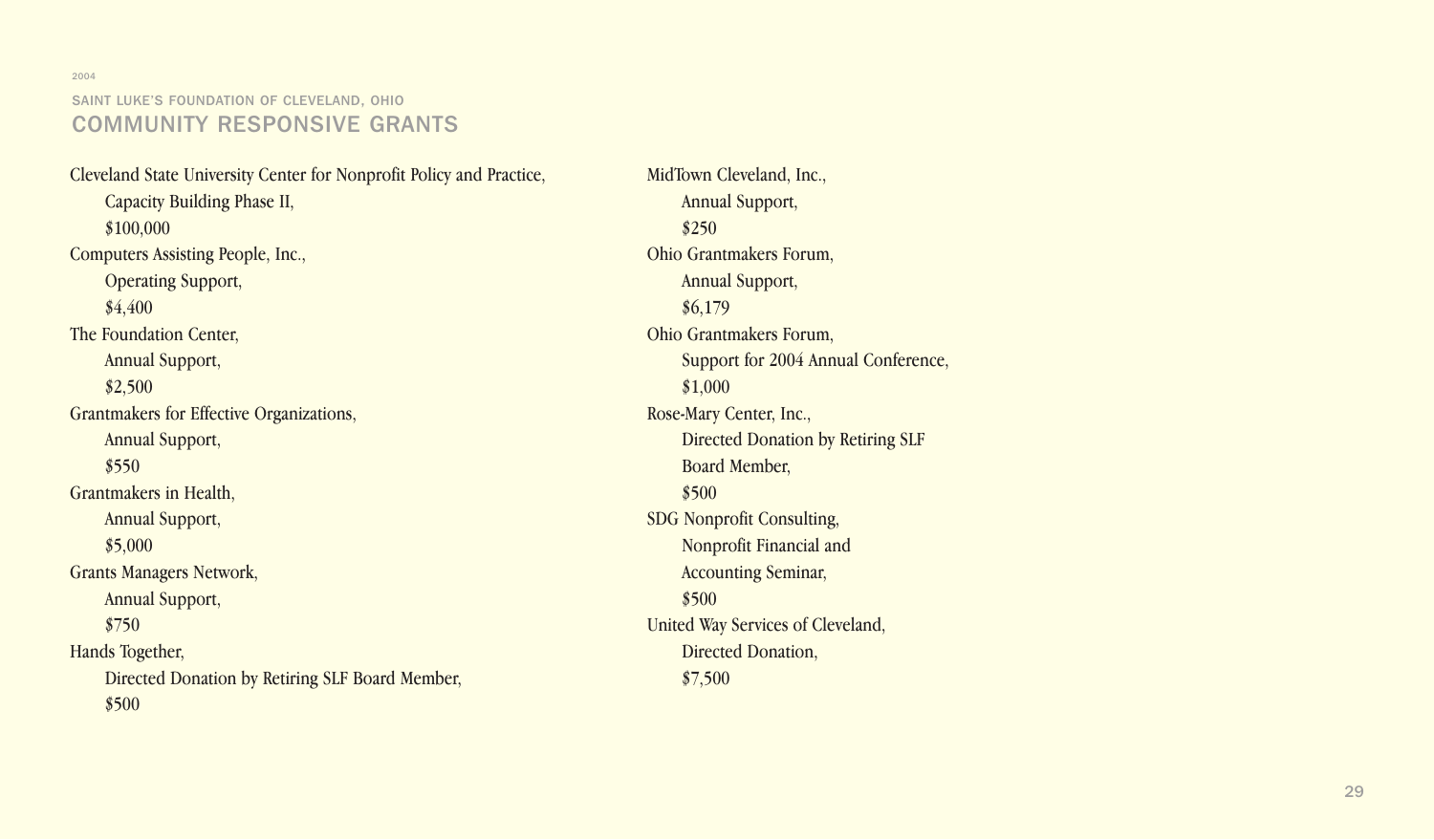#### 2004 SAINT LUKE'S FOUNDATION OF CLEVELAND, OHIO APPLICATION PROCESS

The Foundation is committed to working in partnership with all grantseekers throughout the application process. This process has been designed to encourage consultation and collaboration between grantseekers and the Foundation. It is intended to minimize the steps necessary to complete a request. All agencies considering applying to Saint Luke's Foundation are encouraged to call with any questions that arise at any point in the application process.

#### STEP 1: THE LETTER OF INQUIRY

The grantmaking process is initiated with the submission of a letter of inquiry (LOI) through the Foundation's Web site www.saintlukesfoundation.org. The LOI summarizes the problem to be addressed, proposed activities, amount requested, anticipated outcomes, and capacity of the applicant organization to successfully implement the proposed program. All LOIs are reviewed by program staff to determine if there is a reasonable match between the proposed project and the Foundation's mission.

#### STEP 2: THE SITE VISIT

If the proposed project is determined to be within the Foundation's areas of interest, a site visit is scheduled. The site visit provides Foundation staff with detailed information to determine if the proposed project should be presented to the Foundation's board for funding consideration. Additionally, the site visit provides an opportunity for Foundation staff to update

prospective grantees regarding the Foundation's initiatives and activities. In general, site visits are held at the applicant organization's site. The applicant organization is encouraged to set an agenda; however, the site visit is informal and intended to assist Foundation staff in determining if a formal proposal will be requested.

#### STEP 3: PROPOSAL SUBMISSION AND REVIEW

Following the site visit, Foundation staff request proposals for those projects that are a strong match with the Foundation's mission. The Foundation does not consider unsolicited proposals. Proposals are reviewed by program staff and prepared with recommendations to the Board of Trustees Grant Review Committee and the full board. As a function of the partnership between the Foundation and the applicant, Saint Luke's Foundation staff members are available to offer support and guidance throughout proposal preparation. Applicants are highly encouraged to consult the Foundation with any questions that arise.

#### WHO CAN APPLY

Applicants must either be an organization designated as nonprofit under Section 501(c)(3) of the Internal Revenue Code or a governmental unit or agency.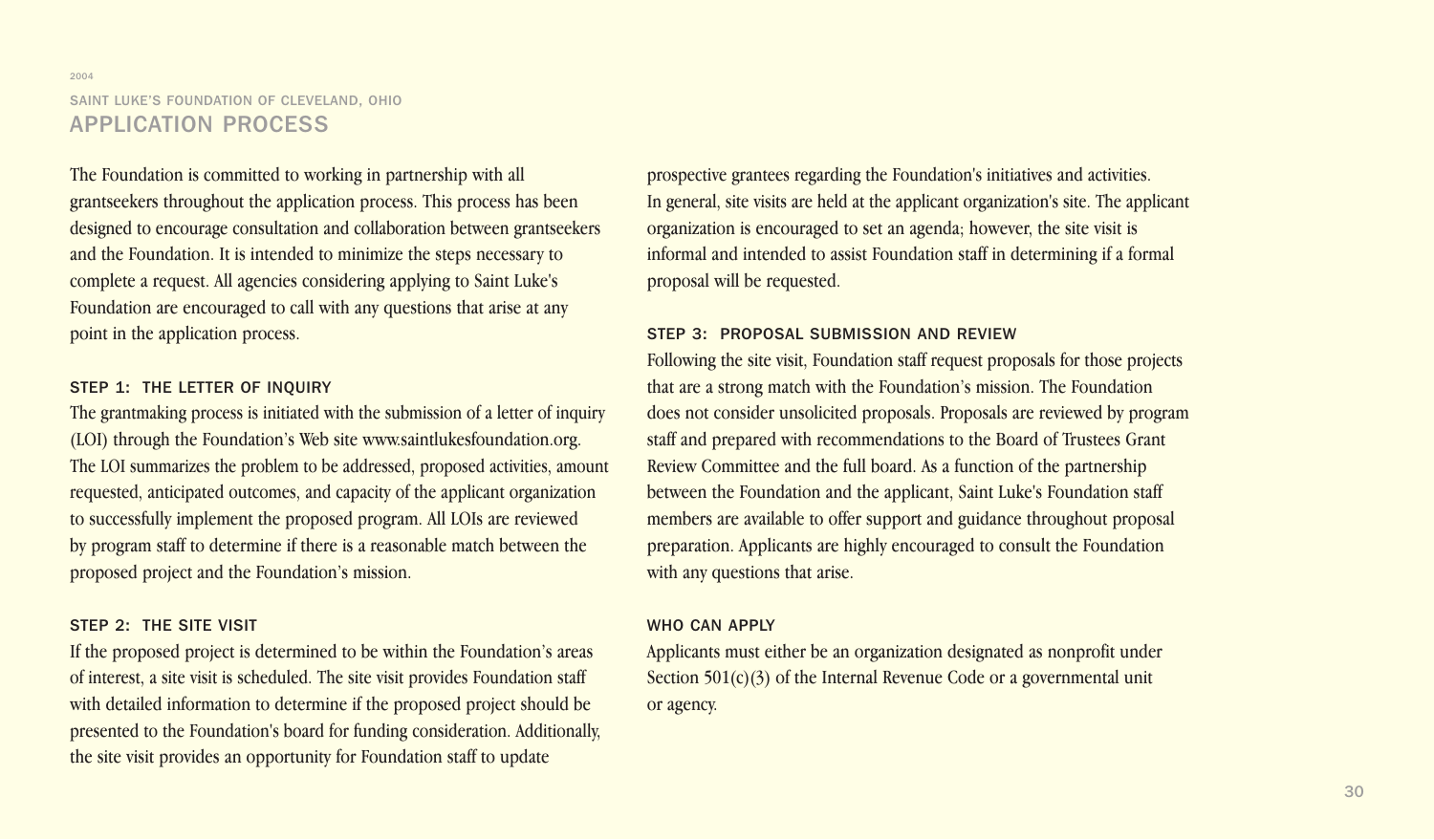#### 2004 SAINT LUKE'S FOUNDATION OF CLEVELAND, OHIO APPLICATION PROCESS

#### THE FOUNDATION DOES NOT FUND

- Individuals
- Religious organizations for religious or evangelical purposes
- Projects outside Greater Cleveland that do not directly benefit Cleveland residents
- Fundraising events
- Endowment funds
- Capital campaigns
- Biomedical research
- Debt retirement
- Lobbying

#### TIMELINE FOR GRANT SUBMISSIONS

Each grant cycle is four months in length from letter of inquiry submission to the Foundation's board meeting.

| <b>LETTER OF INQUIRY</b> | <b>PROPOSAL</b> | <b>GRANTS</b>     |
|--------------------------|-----------------|-------------------|
| <b>DEADLINE DATE</b>     | <b>DEADLINE</b> | <b>FUNDED</b>     |
| August 1, 2005           | October 3, 2005 | December 1, 2005  |
| November 1, 2005         | January 2, 2006 | March 1, 2006     |
| February 1, 2006         | April 3, 2006   | June 1, 2006      |
| May 1, 2006              | June 30, 2006   | September 1, 2006 |
| August 1, 2006           | October 2, 2006 | December 1, 2006  |

#### DECISION MAKING

In deciding whether or not to request a proposal, the Foundation assesses the degree to which:

- The project addresses a significant health or healthcare need and its impact on people's lives and is consistent with the Foundation's mission and vision
- The project has clear goals, measurable outcomes, and a plan for evaluating progress
- The project is fully conceptualized and designed to increase the likelihood that it will be successful
- The project has sufficient community support and involvement to increase the likelihood that it will make a difference in the community
- The organization has the leadership, staff, and infrastructure in place to carry out the project
- The project and its benefits will live beyond Foundation funding
- The costs proposed are reasonable and appropriate

#### STAFF DISCRETIONARY GRANTS

Foundation program staff make discretionary grants of up to \$20,000 for time-sensitive projects. In requesting discretionary grant funds, applicants must submit a letter of inquiry online through the Foundation's Web site, www.saintlukesfoundation.org. Requests are reviewed on a rolling basis.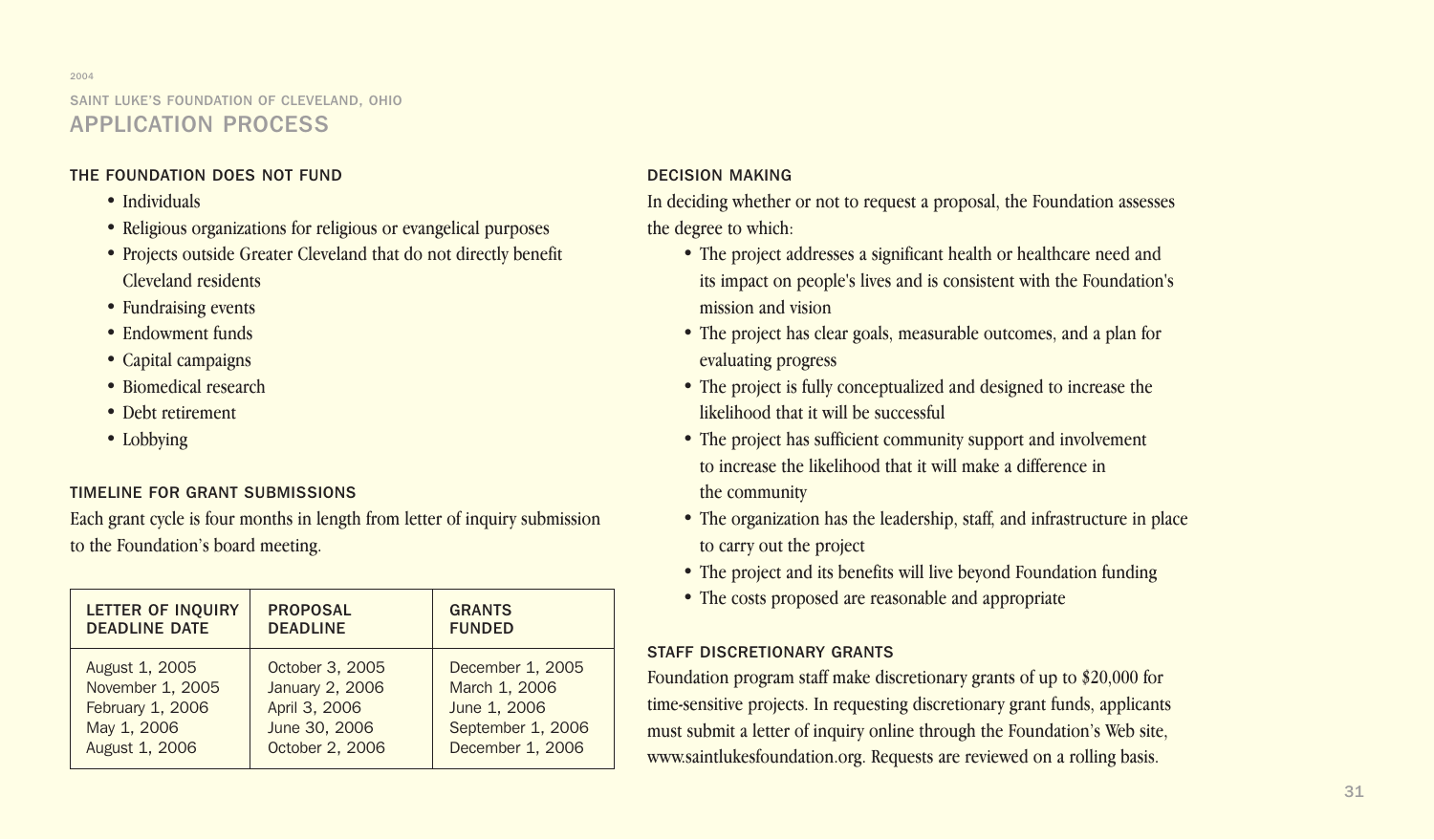#### 2004 SAINT LUKE'S FOUNDATION OF CLEVELAND, OHIO APPLICATION PROCESS

Requests of \$5,001 to \$20,000 also require a site visit and proposal; however, funding allocations are made following staff review of proposals submitted.

#### GET ACQUAINTED MEETINGS

Foundation staff welcome the opportunity to meet with prospective applicants to talk about possible collaborations with the Foundation. These appointments, called Get Acquainted Meetings, are scheduled prior to LOI submission in order to:<br>
• Determine which of an organization's funding priorities is the best

- match with the Foundation's mission
- Introduce Foundation staff to a new organization or program or a key staff member at the organization
- Provide prospective applicants with detailed information regarding the Foundation's mission and interests
- Work through the elements of a project that is in its formative stages

Organizations may submit only one LOI per grant cycle. Get Acquainted Meetings often help an organization determine which of its funding priorities are the strongest matches with the Foundation's mission. If a project is in its formative stages, a Get Acquainted Meeting can also help the organization work through program design — it is expected at the point of an LOI submission that the body of a project is in place. To schedule a Get Acquainted Meeting, contact the Foundation's office at 216-431-8010.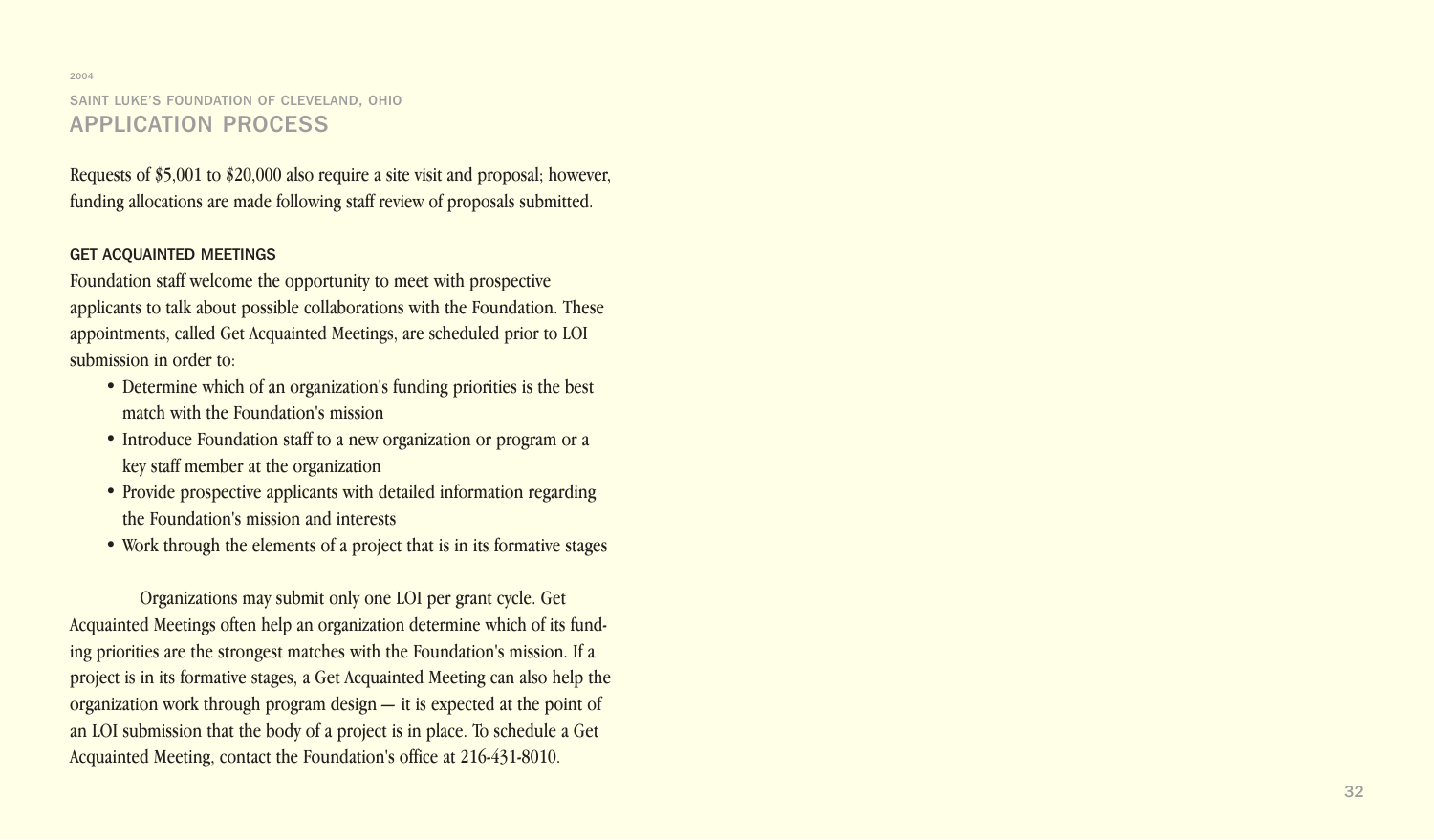#### 2004 SAINT LUKE'S FOUNDATION OF CLEVELAND, OHIO FINANCIAL STATEMENT DECEMBER 31, 2004

#### **NET ASSETS**

Net Assets ........................................................................\$188,432,791

#### STATEMENT OF REVENUE/EXPENSE FOR YEAR-END DECEMBER 31, 2004

#### **Revenue**

| Investment Income, including |  |
|------------------------------|--|
|                              |  |
|                              |  |

Total Revenue (Losses)......................................................\$25,029,412

#### GRANTS, STRATEGIC INITIATIVES, AND OTHER EXPENSES

| <b>Collaborative for Organizing</b> |  |
|-------------------------------------|--|
|                                     |  |
|                                     |  |
|                                     |  |
|                                     |  |
|                                     |  |

|--|--|--|--|--|

\* Totals include payments on multi-year grants awarded in previous years.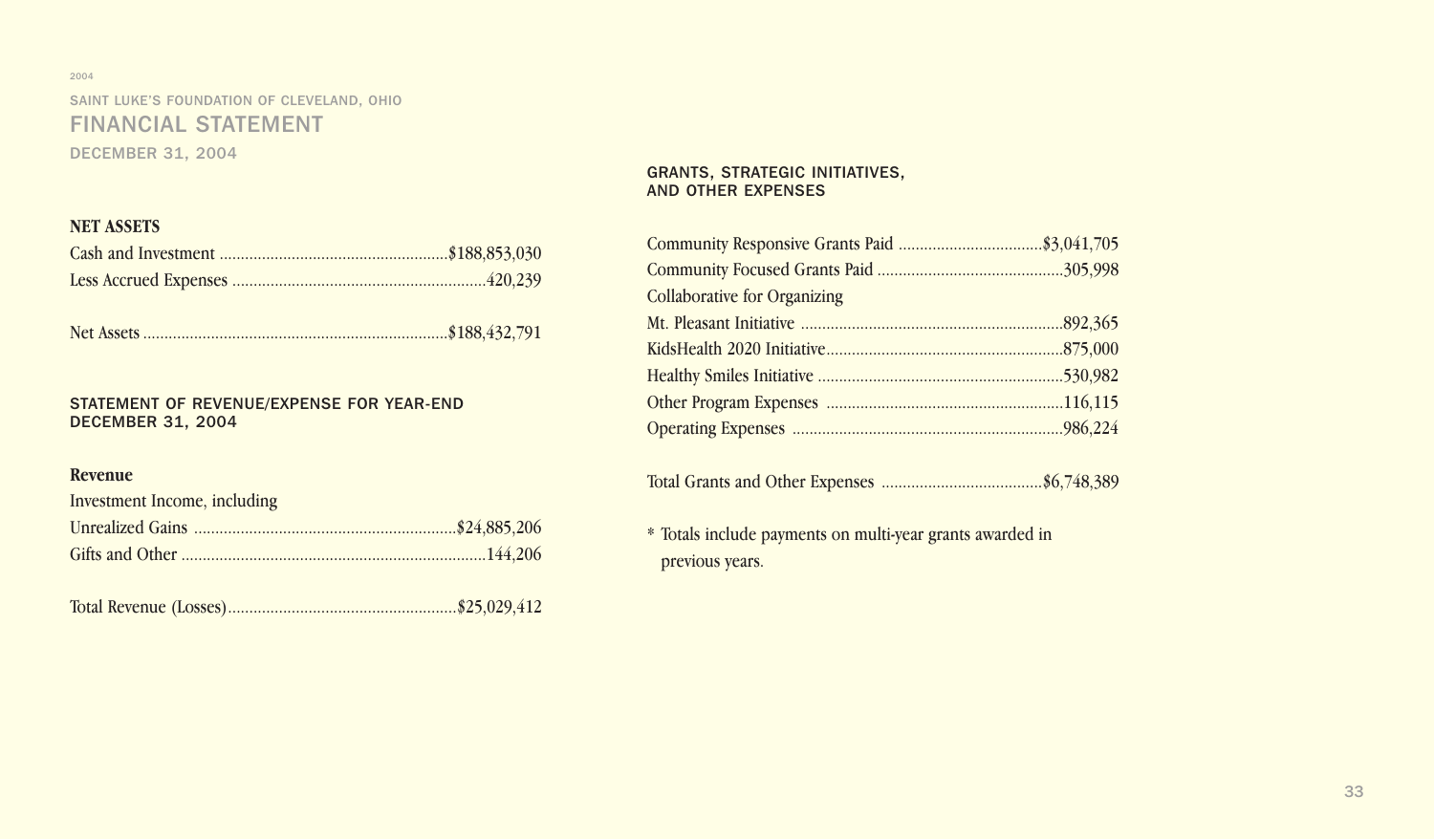#### 2004 SAINT LUKE'S FOUNDATION OF CLEVELAND, OHIO BOARD OF TRUSTEES

Francis H. Beam, Jr., *Chair* Sandra Kiely Kolb, *Vice Chair* J. Christopher Manners, *Treasurer* Patricia S. Mearns, *Secretary* Lawrence Albert Janet E. Burney, Esquire Geraldine H. Burns Eric Hoddersen Sally S. Hollington Antoine Q. Hudson, M.D. (deceased) Kenneth L. Okeson Stephen L. Smith, Esquire Joseph H. Thomas Rev. Dr. Julius C. Trimble Clifford J. Vogt, Jr., M.D. Douglas Wang Margaret S. Wheeler Denise S. Zeman, *President*

HONORARY TRUSTEES Robert W. Akers Arthur P. Armington Robert E. Bingham Lois Brucken Frederick S. Cross, M.D. George L. Forbes, Esquire John H. Gherlein, Esquire Mary B. Harvey (deceased) Samuel R . Huston G. Robert Klein Julien L. McCall Earl F. Myerholtz William R. Robertson Roy J. Zook

#### **STAFF**

Denise S. Zeman, *President* Leah S. Gary, *Vice-President for Program and Evaluation* Daniel Harrington, *Chief Financial Officer* LaTida Smith, *Program Officer* Peg Butler, *Grants Manager* Timothy M. McCue, *Office Assistant*